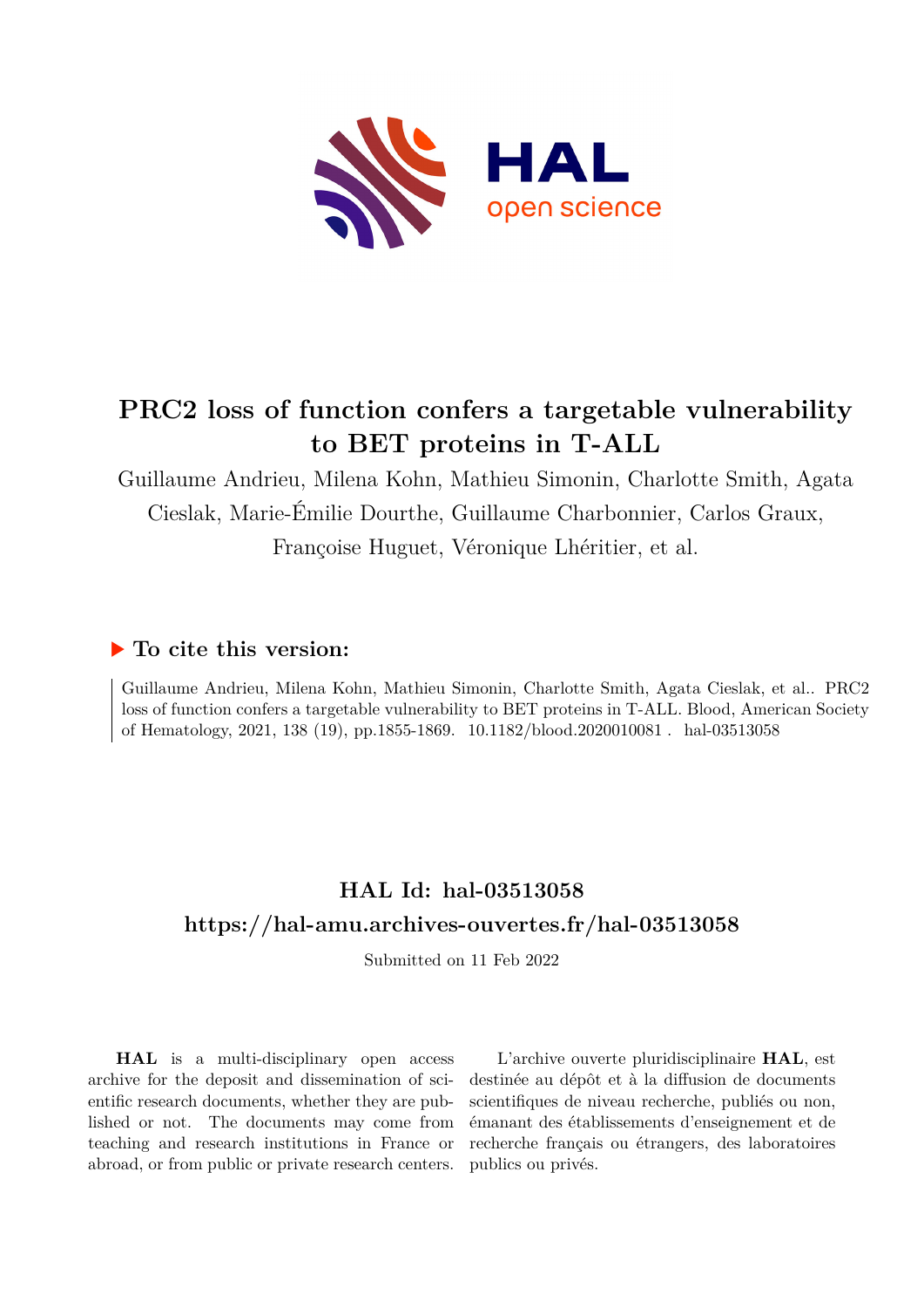Guillaume P. Andrieu <sup>1,2,9\*</sup>, Milena Kohn<sup>2,3\*</sup>, Mathieu Simonin<sup>1,2,9</sup>, Charlotte L. Smith<sup>1,9</sup>, Agata Cieslak<sup>1,2,</sup> Marie-Émilie Dourthe<sup>1,2,9</sup>, Guillaume Charbonnier<sup>4</sup>, Carlos Graux<sup>5</sup>, Françoise Huguet<sup>6</sup>, Véronique Lhéritier<sup>7</sup>, Hervé Dombret<sup>8</sup>, Salvatore Spicuglia<sup>4</sup>, Philippe Rousselot<sup>3</sup>, Nicolas Boissel<sup>8</sup> and Vahid Asnafi<sup>1,2,9+</sup>

<sup>1</sup> Institut Necker Enfants-Malades, Team 2, INSERM U1151, Paris, France

<sup>2</sup> Hôpital Necker Enfants-Malades, Laboratoire d'Onco-Hématologie, Assistance Publique – Hôpitaux de Paris, Paris, France

<sup>3</sup> Department of Hematology and Oncology, Centre Hospitalier de Versailles, Le Chesnay, France

4Aix-Marseille University, Theories and Approaches of Genomic Complexity (TAGC), INSERM UMR1090, 13288 Marseille, France

<sup>5</sup> Université Catholique de Louvain, CHU UCL Namur – Godinne, Service d'Hématologie, Yvoir, Belgium

<sup>6</sup> Institut Universitaire du Cancer, Toulouse, France

<sup>7</sup> GRAALL Coordination, Hospital Lyon Sud, Pierre-Bénite, France

<sup>8</sup> Université Paris Diderot, Institut Universitaire d'Hématologie, EA-3518, Assistance Publique-Hôpitaux de Paris, University Hospital Saint-Louis, Paris, France

<sup>9</sup> Université de Paris

\*These authors equally contributed to this work

Corresponding author: Pr. Vahid Asnafi, Hôpital Necker Enfants-Malades, Laboratoire d'Onco-

Hématologie, 149 rue de Sèvres, 75015 Paris, France. E-mail: vahid.asnafi@aphp.fr. Phone: (+33) 144 49 49 14; Fax: (+33) 144 38 17 45

**Running Title:** BETting on PRC2 loss of function in T-ALL

**Keywords:** PRC2, BET proteins, T-ALL, targeted therapy, epigenetics

**Word count (excluding references):** 5395

**Abstract word count:** 171

**Number of Figures/Tables:** 6 Figures + 1 Table

**Number of Supplemental Figures:** 7

**Number of references:** 70

**Competing financial interests**

The authors declare no competing financial interests.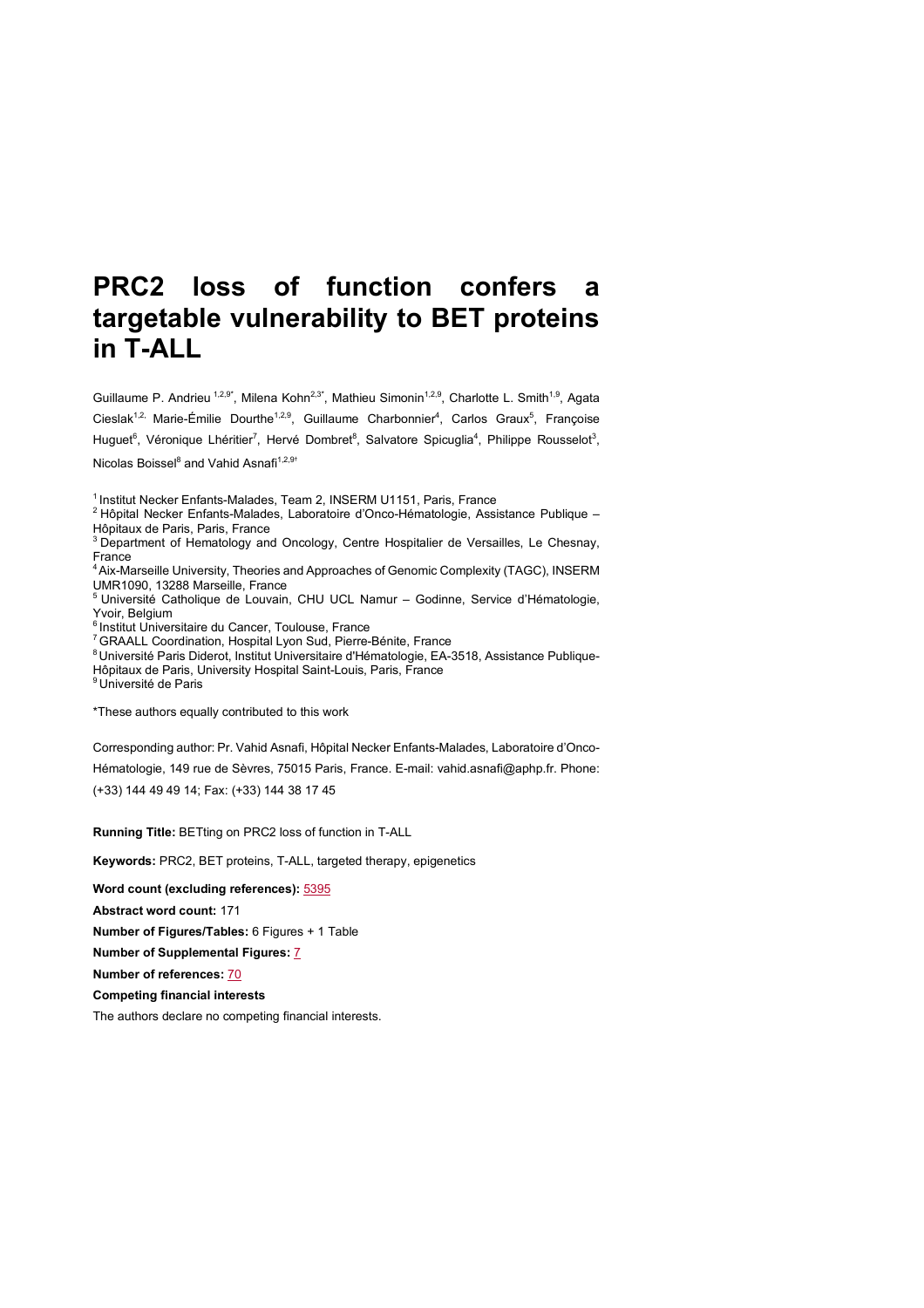## **Abstract**

T-cell acute lymphoblastic leukemia (T-ALL) are aggressive hematological cancers with dismal outcomes, and are in need of new therapeutic options. Polycomb Repressor Complex 2 (PRC2) loss-of-function alterations were reported in pediatric T-ALL; yet their clinical relevance and functional consequences remain elusive. Here, we extensively analyzed PRC2 alterations in a large series of 218 adult T-ALL patients. We found that PRC2 genetic lesions are frequent events in T-ALL and are not restricted to ETP-ALL. PRC2 loss of function associates with activating mutations of the IL7R/JAK/STAT pathway. PRC2-altered T-ALL patients poorly respond to prednisone, have low bone marrow blast clearance, and persistent minimal residual disease. Furthermore, we identified that PRC2 loss of function profoundly reshapes the genetic and epigenetic landscapes, leading to the reactivation of stem cell programs that cooperate with Bromodomain and Extraterminal (BET) proteins to sustain T-ALL. This study identifies BET proteins as key mediators of the PRC2 loss of function-induced remodeling. Our data has uncovered a targetable vulnerability to BET inhibition that can be exploited to treat PRC2 altered T-ALL patients.

#### **Key Points**

- PRC2 loss of function profoundly reshapes the genetic and epigenetic landscapes of T-ALL, reactivating stem cell programs.
- PRC2 inactivation confers a targetable vulnerability to BET inhibitors that can be exploited to treat T-ALL patients.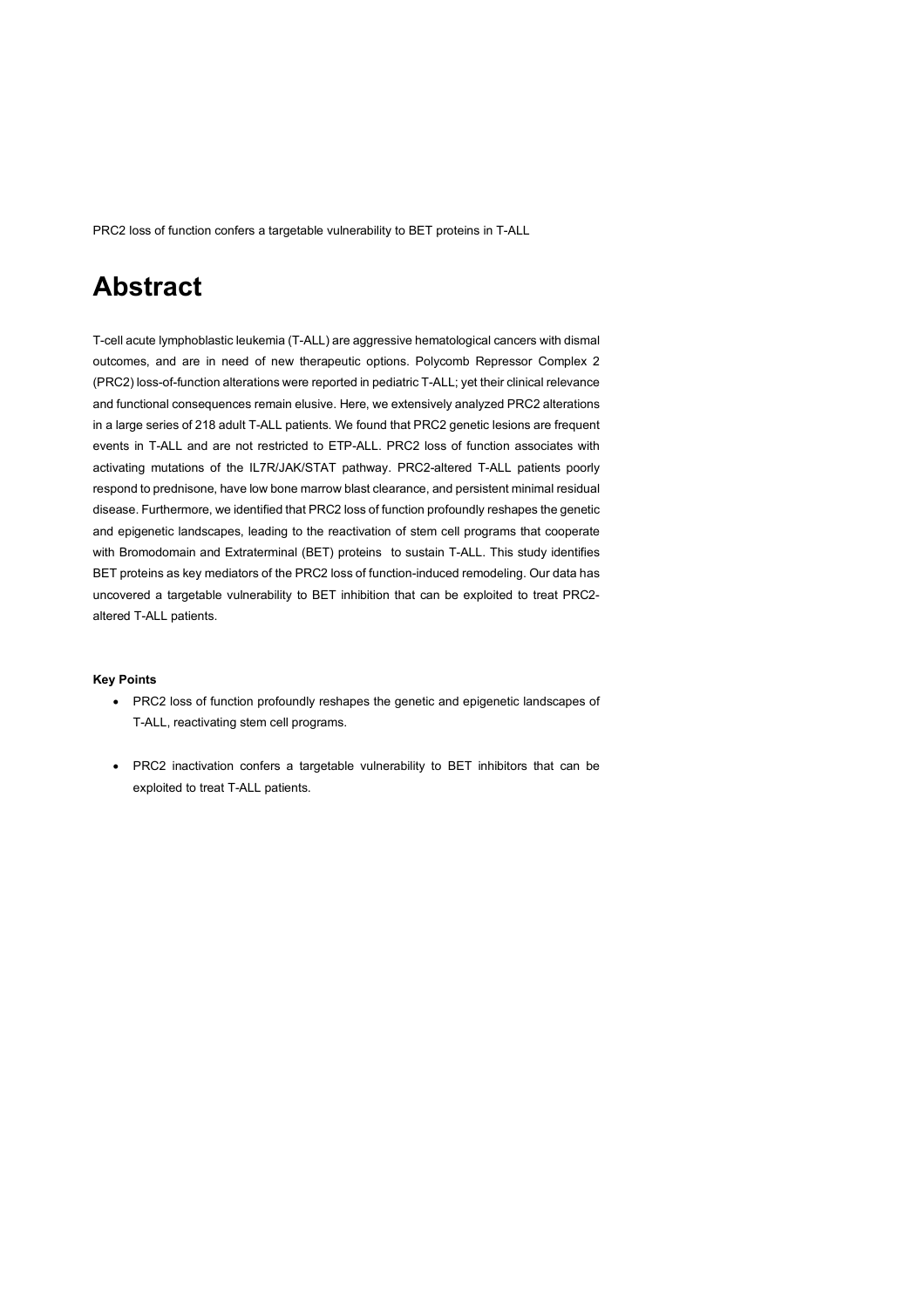## **Introduction**

T-cell acute lymphoblastic leukemia (T-ALL) is a class of aggressive hematological cancers arising from the transformation of thymic cell precursors arrested at specific stages of their differentiation. <sup>1</sup> T-ALL mostly occurs in children and young adults (10-15% and 20-25% of ALL cases, respectively). Intensive multi-agent chemotherapy protocols, potentially followed by hematopoietic stem cell (HSC) transplantation, have globally improved the outcome of pediatric and adult T-ALL. Nevertheless, T-ALL remains of poor prognosis, notably for relapsing cases (about 25% of pediatric and 50% of adult T-ALL).<sup>2</sup> These cases are clinically challenging given their limited therapeutic options, and as they frequently develop resistance to salvage chemotherapy. Thus, refractory or relapsed T-ALL cases have a dramatically poor prognosis, urging to develop novel targeted therapies.<sup>3,4</sup>

Transcriptional studies have led to classify T-ALL into subgroups defined by their driving oncogenes and maturation stage arrest.<sup>5</sup> Such classification notably distinguishes early thymic precursor (ETP-ALL), LYL1 or HOXA (immature stage), TLX1, or TLX3 (early cortical), and TAL1/LMO (mature/late cortical) T-ALL.<sup>6</sup> Numerous additional recurrent anomalies have been reported, including mutations of the NOTCH1 pathway or deletions of CDKN2A, both found in more than 70% of T-ALL.<sup>7</sup> Thus, the complex oncogenetic landscape of T-ALL precludes the identification of consensus therapeutic targets.

In addition to oncogenic driver mutations, the disruption of epigenetic processes contribute to T-ALL development and progression.<sup>8</sup> Frequent alterations of epigenetic regulators such as PHF6<sup>9</sup>, DNMT3A<sup>10,11</sup>, Polycomb Repressor Complex 2 (PRC2) core members EZH2, EED, and SUZ12<sup>12-15</sup>, KDM6B<sup>16</sup>, TET family and IDH1/2<sup>12,17</sup> are observed in T-ALL. PRC2 acts as a central epigenetic regulator and transcription repressor by writing the H3 lysine 27 trimethyl (H3K27me3) epigenetic mark.<sup>18</sup> Its role during hematopoiesis has been described.<sup>19,20</sup> Particularly, PRC2 governs cellular identity during hematopoiesis and differentiation of embryonic stem cells.<sup>21,22</sup> Loss-of-function alterations of PRC2 are found in up to 25% of T-ALL.<sup>12</sup> Notably, EZH2 inactivation has been associated with poor prognosis in the aggressive ETP-ALL subtype. PRC2 disruption leads to the reactivation of stem/early progenitorassociated programs, and cooperates with oncogenic JAK-STAT signaling in ETP-ALL, driving disease progression.<sup>23</sup> Yet, the clinical impact of PRC2 alterations remains elusive in adult T-ALL.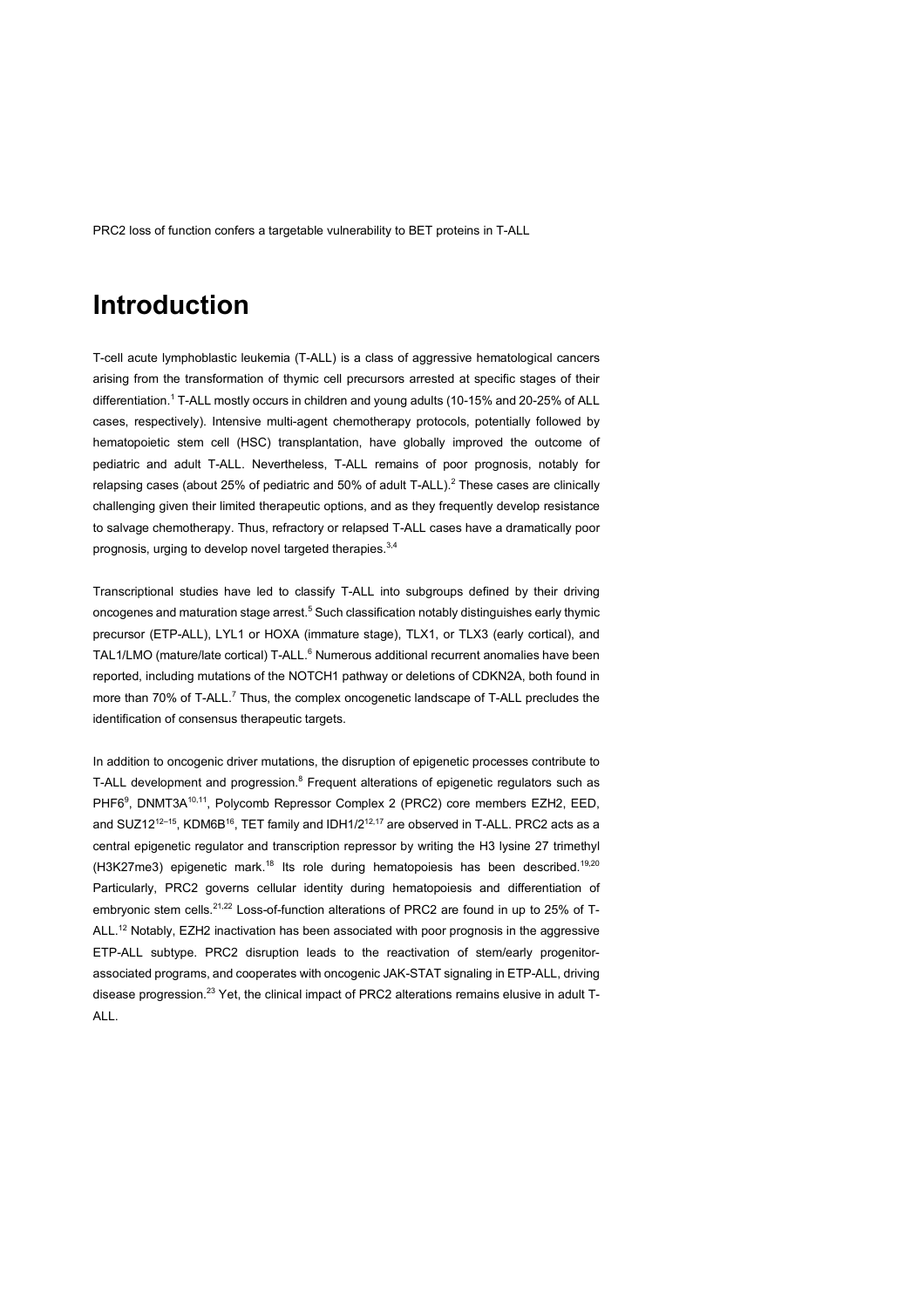The Bromodomain and Extraterminal (BET) proteins constitute a family of epigenetic readers specialized in the detection of acetyl-lysine side chains on histones, including the H3K27ac mark, and transcription factors (TFs).<sup>24</sup> The three somatic members BRD2, BRD3, and BRD4 recruit transcription activators, repressors, and histone modifiers to modulate gene expression and the epigenetic landscape. Given their broad range of functions in cancer, BET proteins have emerged as potential therapeutic targets.<sup>25,26</sup> Notably, small molecule BET inhibitors exhibited promising clinical results in BRD4-NUT-driven thymic midline carcinomas and are largely evaluated in hematopoietic and solid malignancies.<sup>26-28</sup>

In this study, we analyzed PRC2 mutations and deletions in a large series of 218 GRAALL03/05-treated adult T-ALL patients and report that PRC2 loss of function provokes an epigenetic switch towards global H3K27 re-acetylation, resulting in the reactivation of BET protein-dependent transcriptional programs. This remodeling confers a vulnerability to BET inhibition that can be exploited to target PRC2-altered T-ALL patients.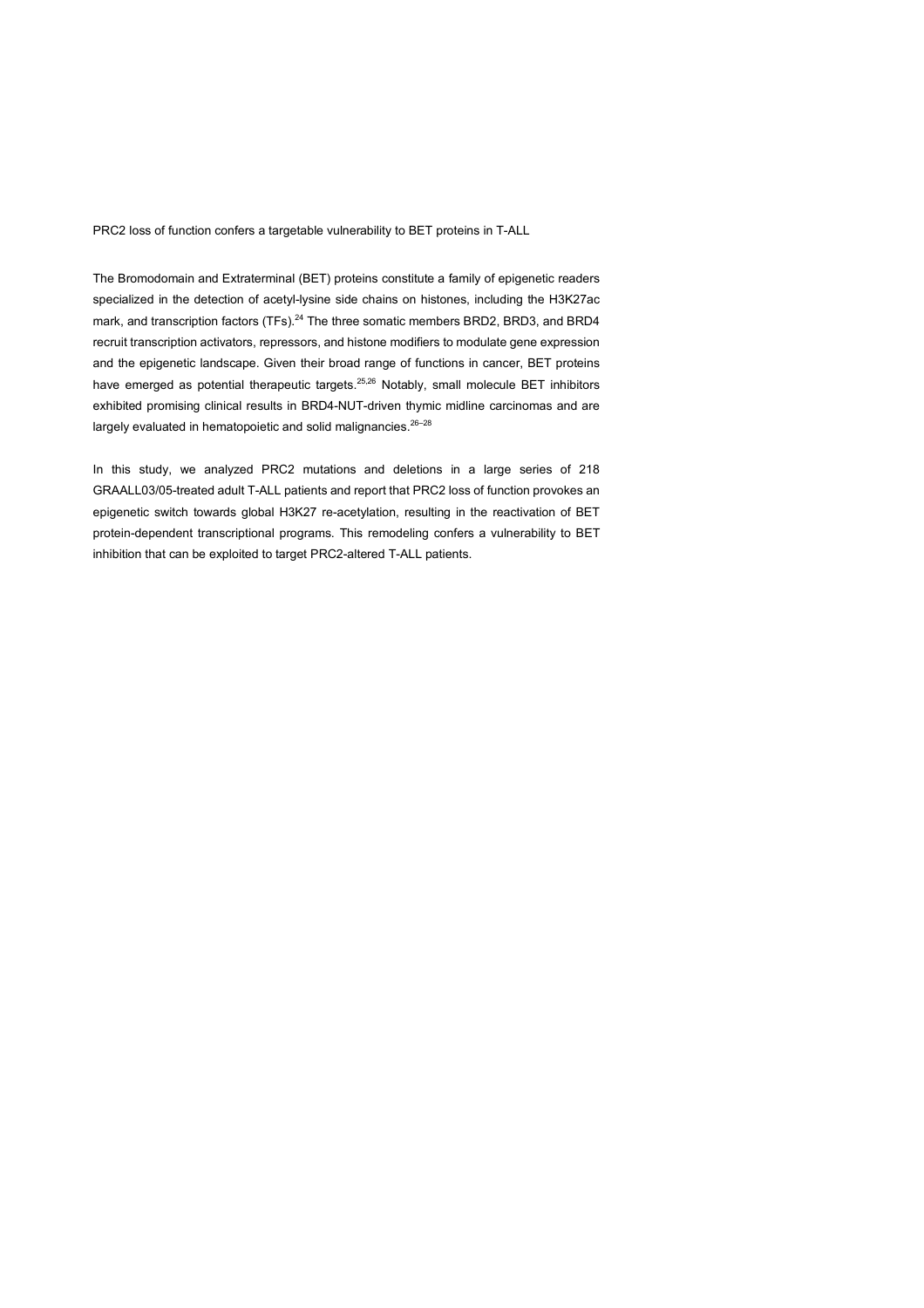### **Methods**

#### **Patients and primary samples**

Patients were enrolled in the GRAALL-2003-2005 trials (registered on http://clinicaltrials.gov as follows: GRAALL-2003, #NCT00222027; GRAALL-2005, #NCT00327678). A subgroup of 218 patients out of 337 were included in this study based on DNA availability for molecular analyses. No differences in clinical outcomes were observed between the included patients and the entire cohort (data not shown). Diagnostic peripheral blood or bone marrow samples were collected after informed consent according to the Declaration of Helsinki. Immunophenotyping was performed as previously described.<sup>1,29</sup> All samples used contained at least 80% blasts. Patient minimal residual disease (MRD) was assessed as previously described.<sup>30</sup> A flow chart of the study is detailed in Figure S1.

#### **Next-generation sequencing, copy number and molecular analyses**

Genomic analysis was performed by pan-exon targeted next-generation sequencing (NGS) of DNA extracted from diagnosis samples. The NGS panel included 103 genes relevant in hematological malignancies (Nextera XT gene panel; Illumina, San Diego, CA). Libraries were prepared according to Illumina instructions and sequenced on a MiSeq instrument (Illumina; 500X with mean coverage 95%). Sequence reads were aligned to the reference genome (GRCh37/hg19) using our in-house software Polyweb (Institut Imagine, Paris). Variant filtering and calling were performed using validated criteria (coverage <30x, <10 alternative reads or variant allelic fraction (VAF) < 7%, polymorphisms described in dbSNP, 1000Genomes, EVS, Gnomad and EXAC with a calculated mean population frequency > 0.1%; annotations using somatic database COSMIC and ProteinPaint (St Jude Children's Research Hospital-Pediatric Cancer data portal). Some mutations were confirmed by Sanger sequencing. Copy number variants were assessed by multiplex ligation-dependent probe amplification (MLPA) technique with the SALSA-MLPA P383 T-ALL probe mix (MRC-Holland, Amsterdam, Netherlands) kit containing 53 probes for 13 different chromosomic regions of diagnostic or prognostic importance in T-ALL. PRC2 deletions were confirmed by high-resolution array comparative genomic hybridization as previously reported.<sup>31</sup> Genetic lesion co-occurrences and mutual exclusions were computed using the R package DISCOVER available on Bioconductor with the default parameters.<sup>32</sup>

#### **Patient-derived xenografts**

Patient-derived xenografts (PDX) were generated from primary T-ALL samples as previously described.<sup>33</sup> Briefly, 10<sup>6</sup> viable leukemic cells were xenografted by intravenous retro-orbital injection in 2-month-old NOD/SCID $yc$ -/- (NSG) mice. Mice were monitored weekly by flow **Mis en forme :** Anglais (E.U.)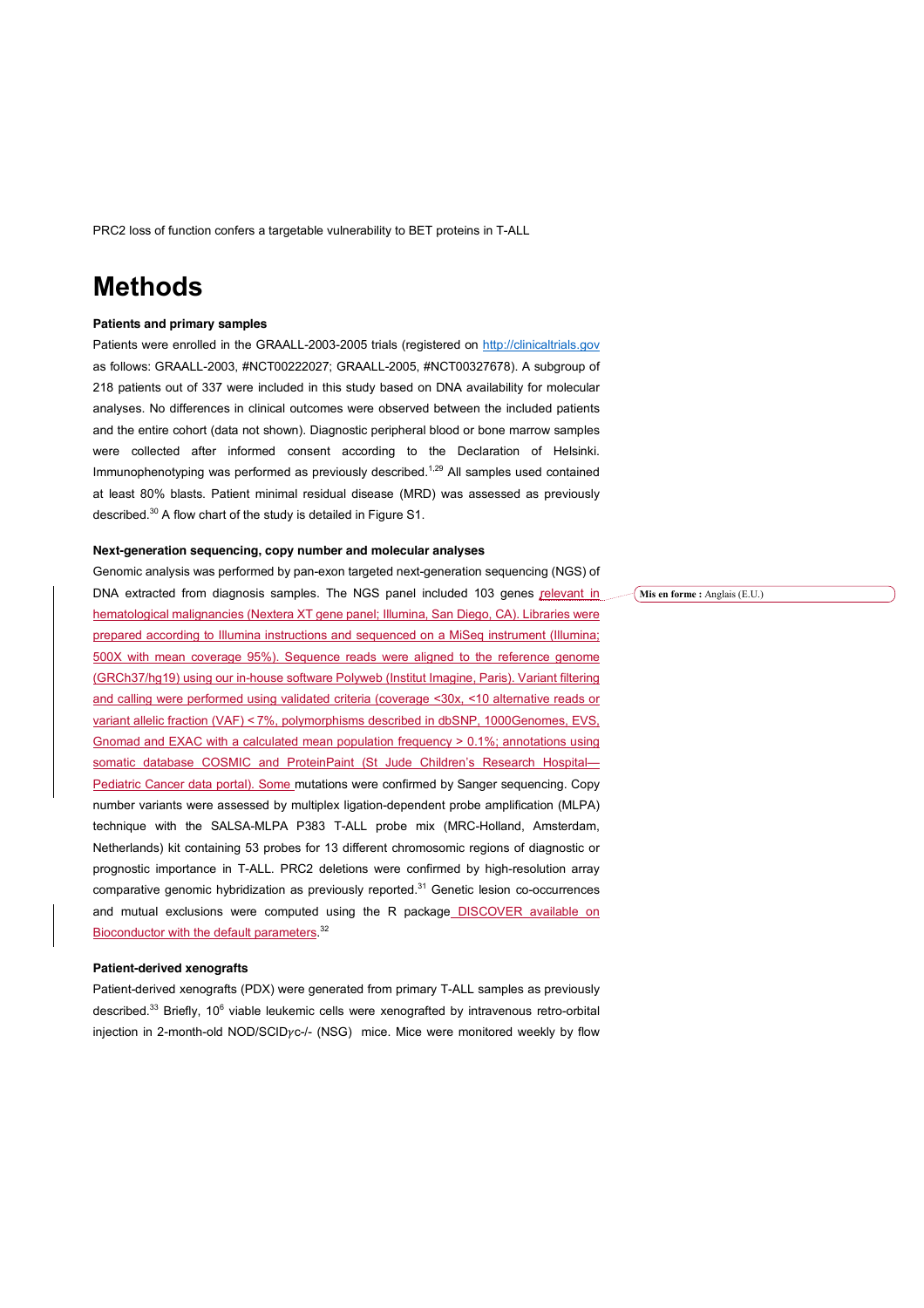cytometry for leukemic load (FSC<sup>hi</sup>, hCD7<sup>+</sup>, hCD45<sup>+</sup> cells) in peripheral blood. Mice were euthanized when terminally ill, as evidenced by either severe dyspnea or weakness caused by leukemic dissemination in the thymus or vital organs. Bone marrows from tibiae, hip, femurs and vertebrae were collected for subsequent *ex vivo* experiments. All samples used contained ≥90% blasts. The experimental procedures were approved by the Institute Animal Care Committee.

#### *In vivo* **evaluation of BET inhibitor OTX015 and EZH2 inhibitor GSK343**

PRC2 WT or altered PDX were established in mice as previously described. Once the leukemic burden reached 0.5-5%, mice were segregated into two arms (3-4 mice per arm). Mice were subsequently treated by oral gavage with vehicule solution (DMSO 10%, PEG300 40%, Tween-80 5%, saline 45%) or OTX015 (25 mg/kg; Tocris, Bristol, United Kingdom) for 2 cycles of 5 consecutive days separated by a 2-day interval. For GSK343 evaluation, mice were either injected intraperitoneally with vehicule or GSK343 (5 mg/kg; Tocris) for 2 cycles of 5 consecutive days separated by a 2-day interval. Leukemic progression was monitored as described above. Mice were euthanized when terminally ill. Kaplan–Meier survival curves were compared using the log-rank test.

#### **RNA sequencing and data analysis**

47 primary samples with eligible RNA from the GRAALL-2003-2005 series were analyzed by poly(A)-enriched RNA-Seq.<sup>34,35</sup> Fragments were sequenced in stranded paired-end mode (2×50 bp) using the SOLiD HQ5500XL platform (Life Technologies, Carlsbad, CA, United States). Differential expression analysis was computed with the R DESEq2 package.<sup>36</sup> Genes with an absolute log2 fold change > 1 and a corresponding adjusted p-value < 0.05 were considered as differentially expressed. Gene set enrichment analysis (GSEA) was computed using the Broad Institute GSEA software.<sup>37</sup> Functional exploration of deregulated genes was performed using Enrichr (queries on the ENCODE Histone Modification Project and CHEA 2016 libraires).<sup>38</sup> Gene sets with q-values (adjusted p-values) < 0.05 were considered significant. Odd ratios provided by Enrichr were used in the figures. Pathway activation scores were determined using the PROGENy R package (version 1.12.0) using the defaults parameters.<sup>39</sup> Scores were computed from the variance-stabilized log2 expression values computed from DESeq2. Hierarchical clustering analysis was performed using Euclidean distance and complete clustering method arguments.

#### **ChIP-sequencing and data analysis**

A series of 14 primary samples and were analyzed by ChIP-sequencing (H3K4me3, H3K27ac, H3K27me3) as previously reported by our group.<sup>35</sup> Briefly, cells were crosslinked by an incubation with 1% formaldehyde (Sigma) in PBS for 10 min at room temperature, then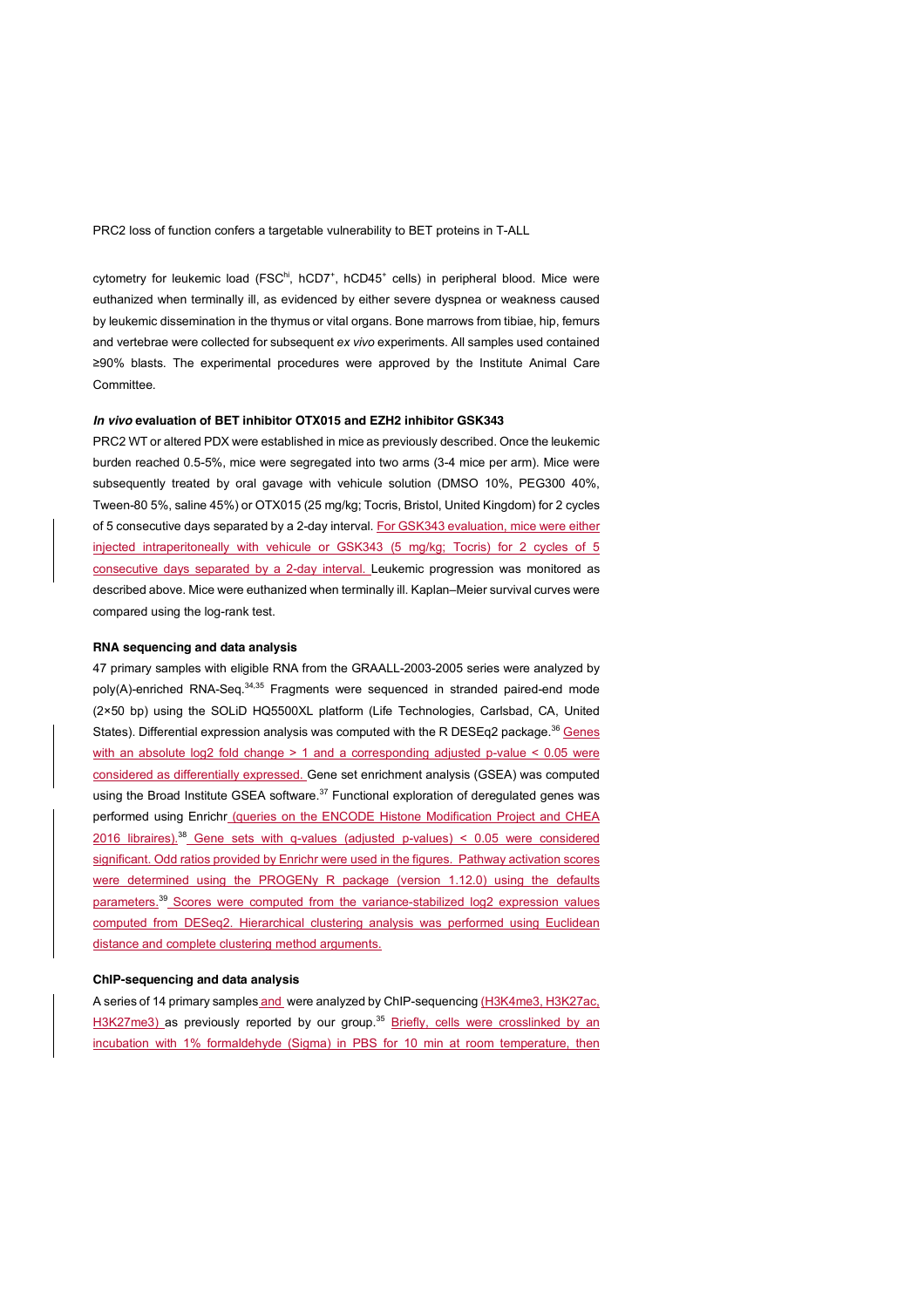quenched by addition of 1.25 M glycine (Merck) to the medium for 5 min at room temperature under rotation. Cells were collected by centrifugation and washed once with PBS-BSA 0.5%. Extracts were sonicated with a Diagenode Bioruptor sonicator (Diagenode, Liège, Belgium). Chromatin fragments were analyzed on a Bioanalyzer to ensure proper sonication. ChIP is then performed using the appropriate antibodies (anti-H3K4me3, H3K27ac, H3K27me3 antibodies, Diagenode). Chromatin inputs were used for each sample as controls. Peak calling was performed using MACS2 with parameters --bdg --SPMR --nomodel --extsize 200 –q 0.05. Peaks overlapping with UCSC blacklisted regions were excluded. ChIP-seq results were visualized using deepTools. Differential binding analyses were conducted using the R package DiffBind.<sup>40</sup> Peak reading and counts were retrieved from the consensus peakset determined from the peak calling. Differential enrichment analyses were performed with the argument method DESeq2. Annotations of the differential peaks were computed using ChIPpeakAnno<sup>41</sup> and biomaRt. Functional exploration analyses on the genes with differential peak contents were performed using Enrichr (queries on the ENCODE Histone Modification Project and CHEA 2016 libraires).<sup>38</sup> Gene sets with q-values (adjusted p-values) <  $0.05$  were considered significant. Odd ratios provided by Enrichr were used in the figures. ChIP-sequencing data were visualized using Integrative Genomics Viewer.<sup>42</sup>

### **ELISA**

H3K27ac and H3K27me3 levels were measured by ELISA using Active Motif kits (Active Motif, Carlsbad, CA). Briefly, histones were purified from T-ALL PDX samples using the EpiQuik<sup>™</sup> Total Histone Extraction kit (Epigentek, Farmingdale, NY). 5 µg of acid extracted histone samples were processed by sandwich ELISA following to the supplier's instructions. The provided recombinant H3K27ac and H3K27me3 were used for the standard curves. Absorbances at 450 nm were measured on a GloMax® Explorer microplate reader (Promega, Madison, WI).

#### **Cell lines and culture experiments**

The T-ALL cell lines JURKAT, RPMI-8402, CEM, ALL-SIL and SUP-T1 were grown in RPMI-1640 supplemented with 50 µg/mL streptomycin, 50 UI penicillin, 4 mM L-glutamine and 10% fetal bovine serum (complete medium). Cell lines were authenticated by the ATCC. For *ex vivo*  experiments, PDX were cultured in complete medium, supplemented with 50 ng/ml human stem cell factor, 20 ng/ml hFLT3-L, 10 ng/ml hIL-7 and 20 nM insulin (Miltenyi Biotec, Bergisch Gladbach, Germany). Cultures were maintained at 37°C in a humidified atmosphere containing 5% CO2. For treatments, cells or PDX were incubated with increasing doses of JQ1 (Tocris) and GSK343 3µM (Sigma-Aldrich, St-Louis, United States) for 72 hours. Cell viability was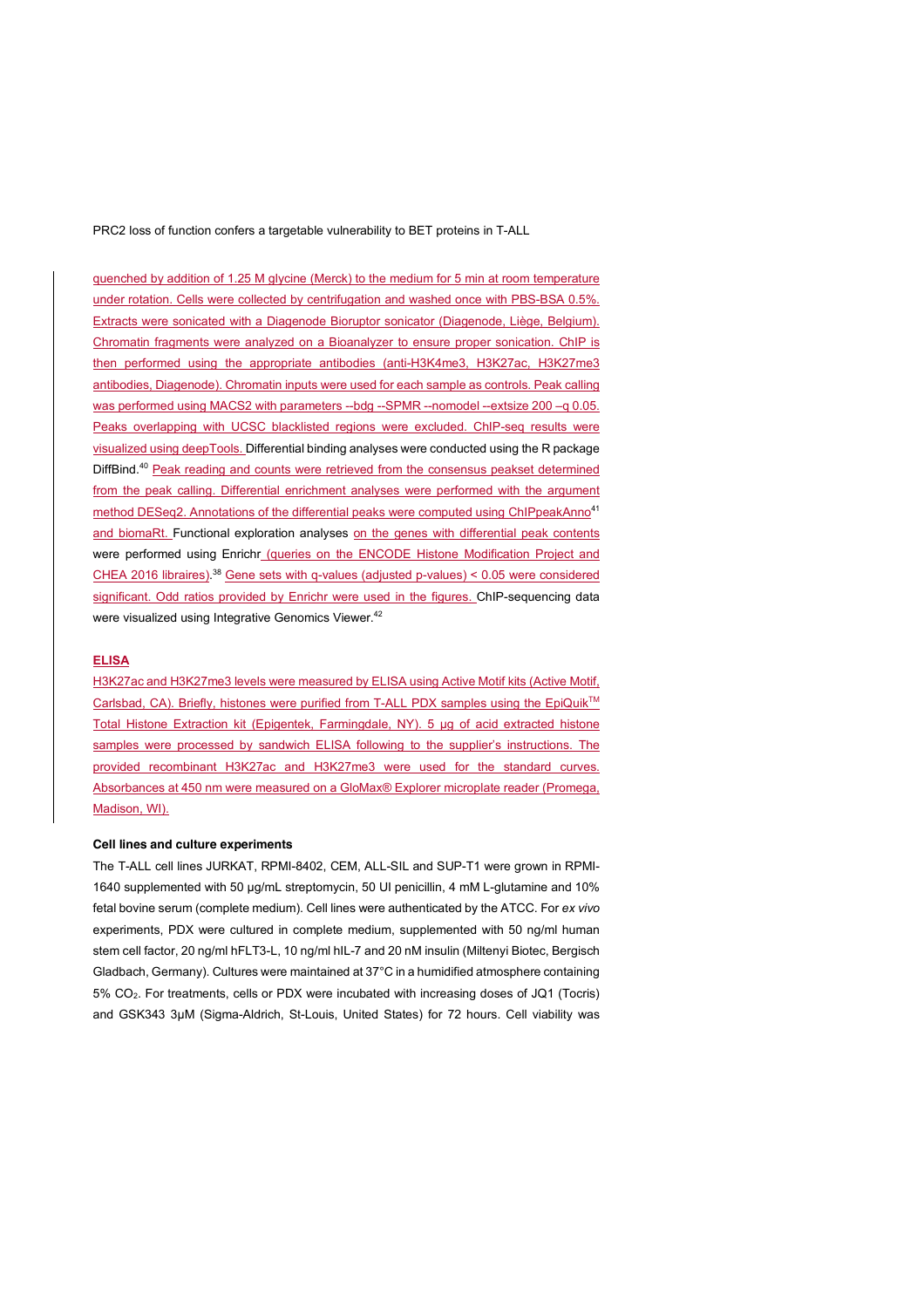determined by flow cytometry by Annexin V-APC/propidium iodide co-staining (BD-Pharmingen, San Jose, CA, USA).

#### **Western blotting**

Cells were washed in Phosphate Buffered Saline (PBS) and lysed in RIPA buffer (20 mM Tris-HCl, pH 7.5, 150 mM NaCl, 1mM EDTA, 1 mM EGTA, 1% NP-40, 1% sodium desoxycholate, 2.5 mM sodium pyrophosphate, 1mM β-glycerophosphate, 1 mM Na3VO4) supplemented with protease and phosphatase inhibitors (Halt Protease and Phosphatase Inhibitor Cocktail, Thermo Scientific, Waltham, MA, United States). Cell lysates were separated by SDS-PAGE and transferred onto nitrocellulose membranes. After blocking 1h in blocking buffer (Tween-PBS 5% bovine serum albumin), membranes were incubated overnight at 4°C with the primary antibodies in blocking buffer (anti-H3K27ac (D5E4), anti-H3K27me3 (C36B11), Cell Signaling Technologies, Danvers, MA, United States). After washes, membranes were incubated for 1h min at room temperature with the appropriate secondary antibodies coupled to HRP in blocking buffer. Chemoluminescence signals were revealed using the WestDura Super Signal kit (GE Healthcare Bio-Sciences, Chicago, IL, United States) on a ChemiDoc XRS (Bio-Rad, Hercules, CA, United States).

#### **Statistical analyses**

Statistical analyses were either performed with Student *t*-test, ANOVA or Fisher test according to the datasets nature by using GraphPad Prism 8 software (GraphPad Software, Inc., San Diego, CA, United States) and R. Normality tests were applied to determine if the datasets were eligible to either parametric or non-parametric tests. IC<sub>50</sub> values were determined with GraphPad Prism 8 using non-linear regression models. Combination indexes were computed using the Compusyn software and the Chou-Talalay method.<sup>43</sup> Survival analyses were carried out with GraphPad Prism 8 with log-rank test. Cumulative incidence of relapse (CIR) and overall survival (OS) were defined as the time from complete remission to relapse censoring patients alive and in continuous complete remission at the time of last follow-up, and as the time from diagnosis to death censoring patients alive at last follow-up respectively. Death in complete remission was considered as a competing event for CIR. Outcome comparisons between PRC2-altered and PRC2 wild-type patients were performed using a univariate Fine & Gray test for CIR and a Cox regression analysis for OS.

The following symbols were used to indicate significant differences: ns, *p* > 0.05; \*, *p*< 0.05; \*\*, *p*< 0.01; \*\*\*, *p*< 0.001.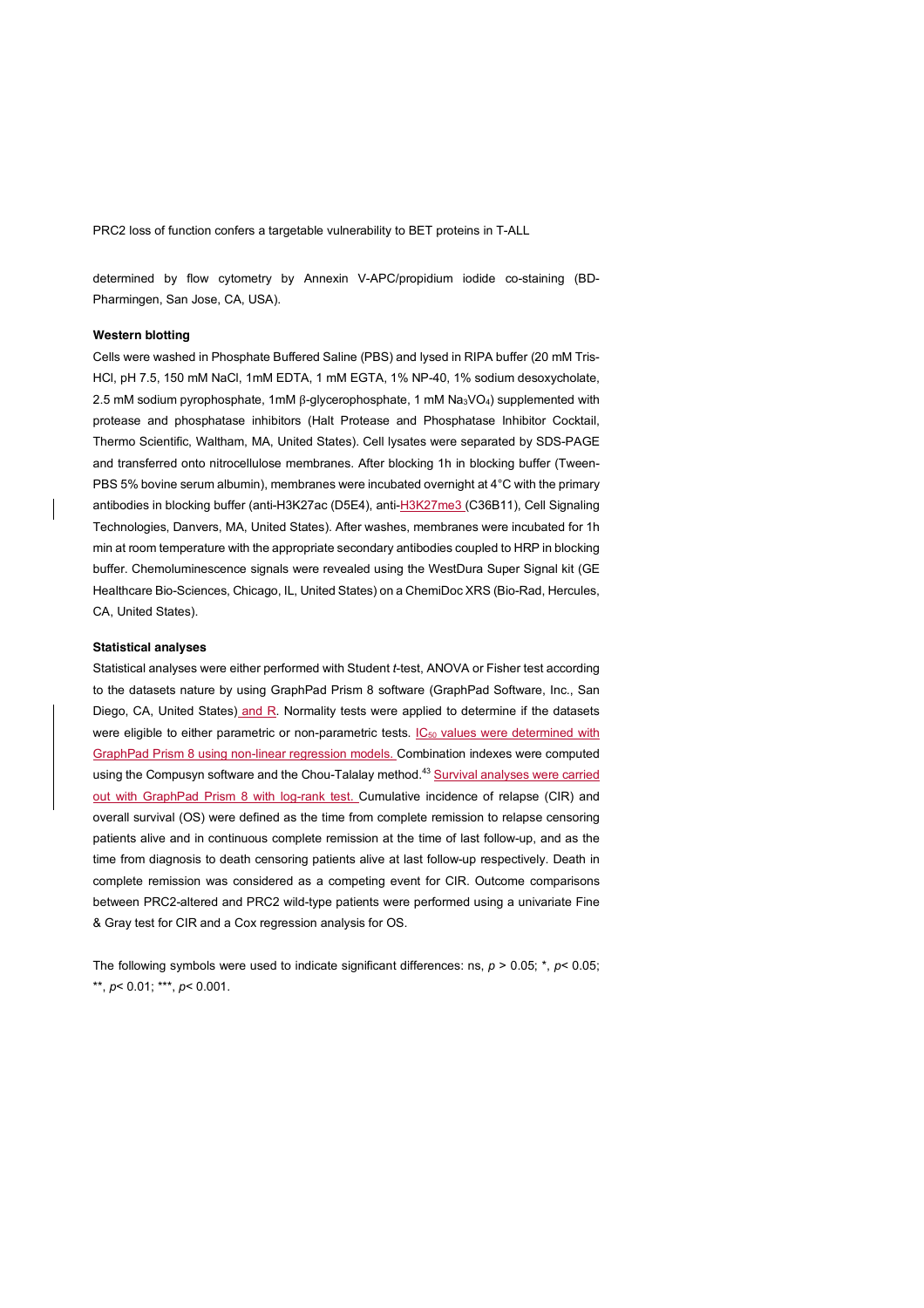## **Results**

#### **Incidence of PRC2 alterations in the GRAALL-2003-2005 Studies**

We screened a total of 218 adult T-ALL patients prospectively treated in the GRAALL-2003 and 2005 protocols (see Figure S1 for a flow chart of the study). We combined targeted wholeexome sequencing and copy number information to identify genetic alterations of the PRC2 core members EZH2, EED, and SUZ12 in our cohorts. The incidence of PRC2 alterations in this cohort is 26% (56 altered patients for 162 wild-type (WT), Figure 1A). SUZ12 is the PRC2 core member found altered in most cases (56%), while genetic anomalies in EED and EZH2 were less frequent (25% and 19%, respectively, Figure 1A). Of note, occurrences of cases harboring alterations of more than one PRC2 member were infrequent. The most predominant alterations of the PRC2 genes are deletions and truncating mutations, with frequent large chromosome deletions (Figures 1A-C). Genetic alterations of EED and SUZ12 were found to be mutually exclusive (Figure S2).

#### **Oncogenetic landscape of PRC2-altered T-ALL**

Integrated sequencing and DNA copy number variation information allowed to precise the oncogenetic landscape of PRC2-altered T-ALL (Figure 2 and Figure S2). PRC2 loss of function associated with reduced mutational rates of transcription factors (TFs) known to be frequently altered in T-ALL (BCL11B, LEF1), and in the cell cycle regulator CDKN2A/B (Figure 2A and Figure S2). Conversely, PRC2-altered T-ALL harbor more frequent mutations of the IL7R/JAK/STAT pathway (IL7R, JAK1, JAK3, STAT5B) and Ras signaling regulator NF1. The mutational profile of PRC2-altered T-ALL suggests a preponderance of JAK/STAT and Ras signaling in this subgroup. Anomalies targeting EED and JAK3, EED and PHF6, EZH2 and DNM2, or SUZ12 and CDKN2A/B were found to be mutually exclusive.

PRC2 alterations are not evenly represented across the different T-ALL subtypes. PRC2 lossof-function anomalies are more frequently observed in the immunophenotypically described ETP-ALL cases (24/50, 48.0% *vs* 19/137, 13.9% in WT, *p =* 3.16x10-6 , Figure 2B). Strikingly, frequencies of PRC2 alterations were elevated in non-ETP T-ALL (26/50, 52.0%), notably in immature (11/50, 22.0%) and  $\alpha\beta$  lineage (15/50, 30.0%) forms. Similar associations are found with oncogenic alterations that define T-ALL subgroups (Figure 2C). PRC2 alterations are more present in CALM-AF10 T-ALL, known to be of immature immunophenotype (6/53, 11.3% in PRC2-altered T-ALL versus 4/150, 2.7% for the WT cases,  $p = 2.14 \times 10^{-2}$ ). Interestingly, there is a mutual exclusion between PRC2 alterations and TLX1 events. Conversely, PRC2 loss of function is more frequently observed in TLX3-overexpressing T-ALL (14/53, 26.4% in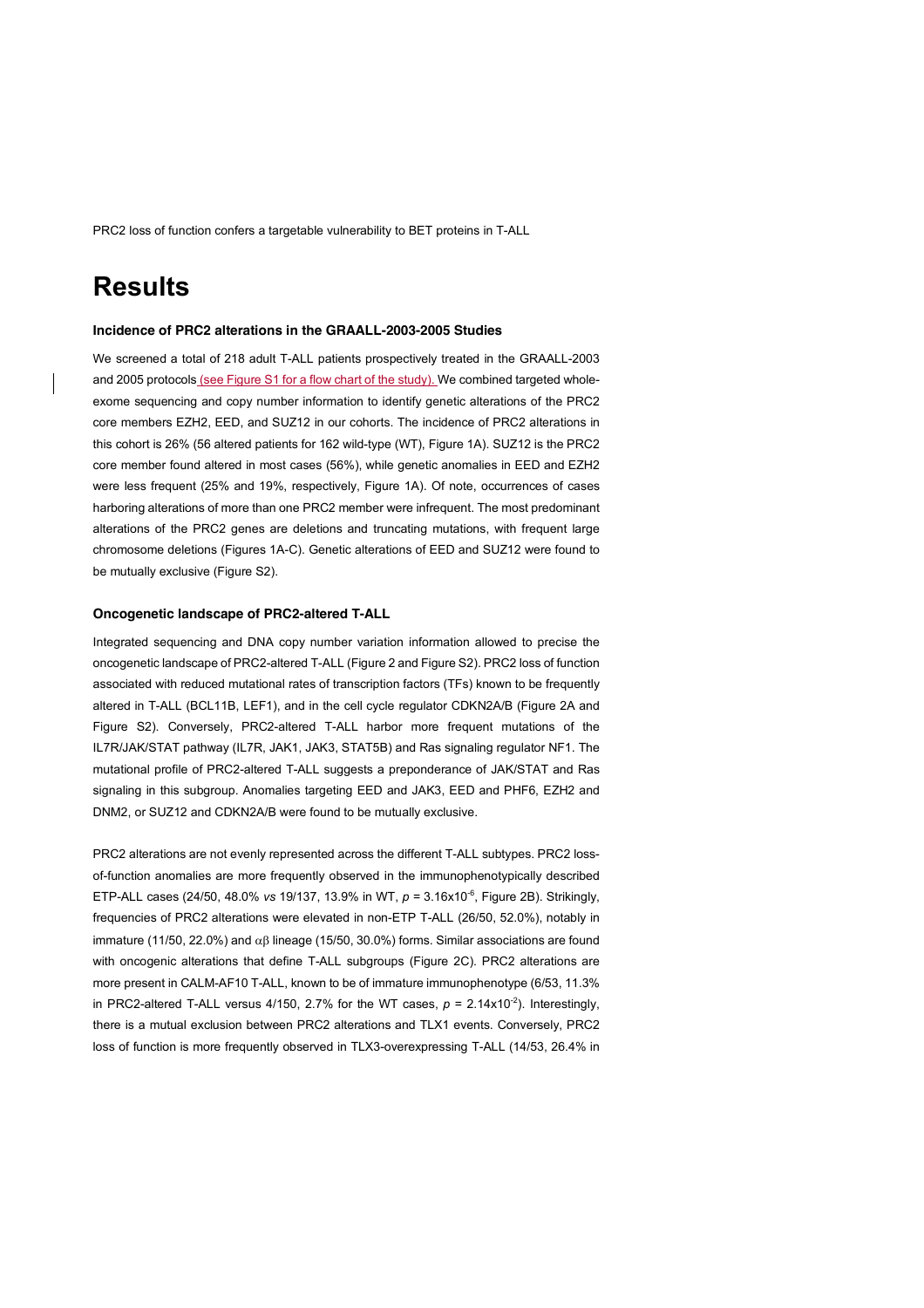PRC2-altered T-ALL versus 12/150, 8.0% for the WT cases,  $p = 0.0014$ ) in line with the observation that PRC2 genetic lesions are not rare in  $\alpha\beta$ -lineage T-ALL (Figure 2B).

The clonality of PRC2 mutations was heterogenous in our cohort, from subclonal to predominant detection (Figure S3A). To assess if PRC2 alterations could act as drivers of leukemogenesis, we evaluated their persistence in a series of 5 diagnosis-relapsed PRC2 ALT T-ALL samples. We found that for most of the tested samples, PRC2 alterations were found at similar variant allelic fractions in diagnosed and relapsed specimen. Only one patient had lost its PRC2 alterations at relapse, along with additional mutations indicating that the relapse could have emerged from a different clone (data not shown). Besides, we observed acquisitions of PRC2 alterations at relapse in patients who did not carry a PRC2 mutation at diagnosis (Figure S3C). Overall, we conclude that PRC2 loss-of-function alterations are conserved during the clonal evolution of the disease and may either constitute a driver event or provide a crucial advantage during leukemogenesis.

#### **Clinical significance of PRC2 alterations in the GRAALL-2003-2005 Studies**

We then evaluated the clinical impact of PRC2 loss of function in this series of 218 adult T-ALL treated within the GRAALL-2003-2005 studies. There was no statistical difference in the patient median age, sex ratio, and the central nervous system involvement in the PRC2-altered versus WT groups (Table 1). Regarding the treatment response, PRC2-altered patients had a poorer response to prednisone compared to WT patients (22/56, 39% vs. 95/162, 59%; *p* = 0.013). Similarly, PRC2-altered patients had a worse bone marrow response than their WT counterparts (15/56, 27% vs 104/159, 65%; *p* < 0.0001). Despite similar complete remission (CR) rates, PRC2-altered patients presented a higher rate of positive minimal residual disease (MRD >  $10^{-3}$ ) than the WT cases (19/34, 56% vs. 11/88, 13%; p < 0.0001) at the end of the induction phase. Since prednisone and bone marrow responses, and MRD were eligibility criteria for allogeneic hematopoietic stem cell transplant (HSCT) in first CR, PRC2-altered patients were more frequently transplanted than the WT (30/54, 56% vs 48/147, 33%;  $p =$ 0.005). Neither the overall survival nor the cumulative incidence of relapse was different in PRC2-altered vs. WT patients (Figure 3A-B). Censoring patient at transplant did not modify this observation (data not shown).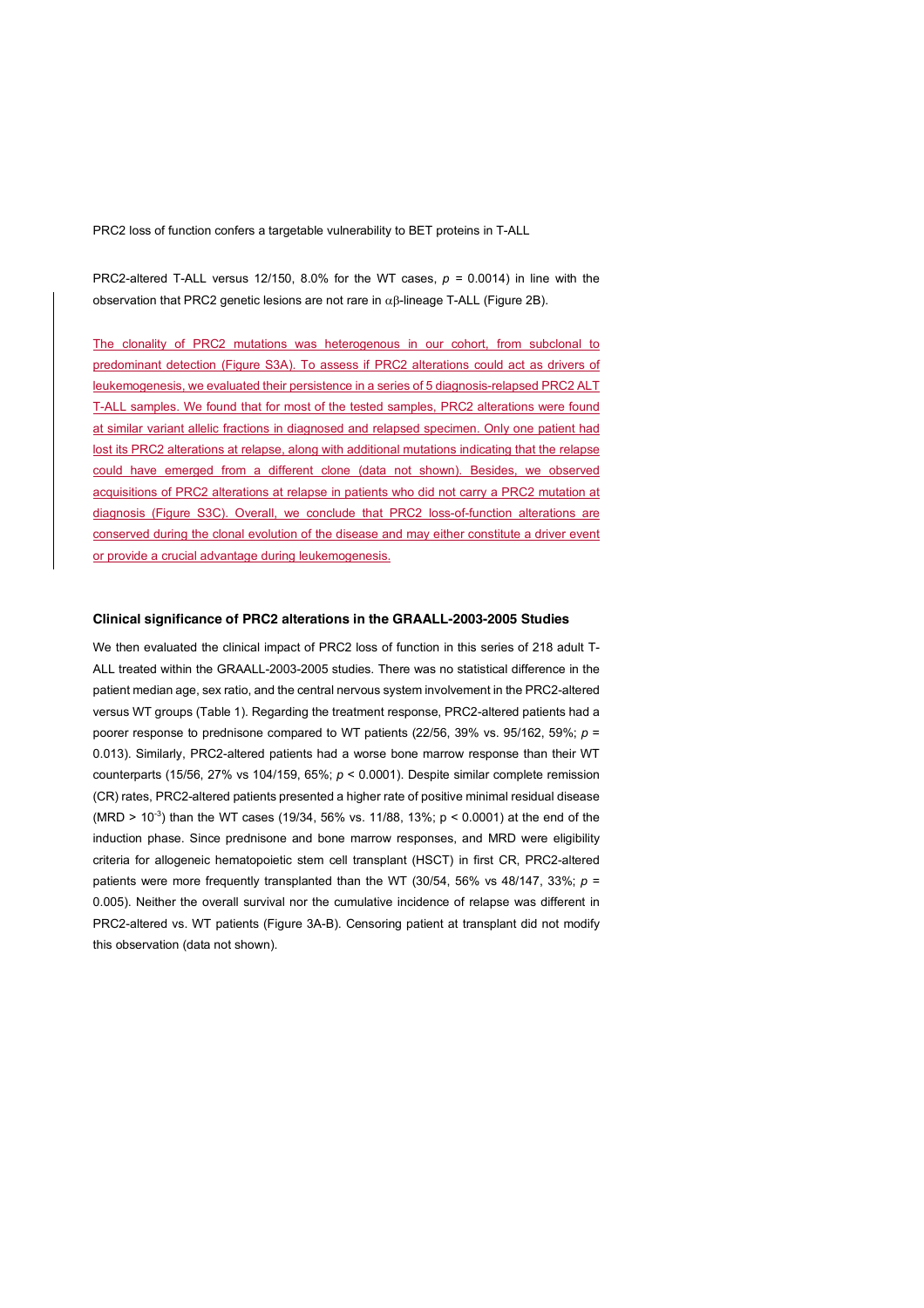### **PRC2 loss of function elicits the reactivation of hematopoietic stem cells transcriptional programs**

To better understand the biological features and the functional consequences of PRC2 loss of function in T-ALL, we performed a bulk RNA-sequencing on 47/218 primary clinical samples (33/47 WT and 14/47 altered). Differential expression analysis allowed identification of 1,252 genes significantly dysregulated in PRC2-altered T-ALL cases (Figure 4A). Unsupervised hierarchical clustering then identified two clusters that contain all the PRC2-altered T-ALL samples (Figure 4B). Gene set enrichment analysis reveal that these clusters are defined by an inflammatory signature, essentially driven by interferon-gamma (IFN<sub>Y</sub>) and IFN $\alpha$ transcriptomic responses (Figure 4C).

As expected, PRC2 target genes were down-regulated in altered T-ALL (Figure 4C). Computed enrichment analyses on 1,006 differentially expressed genes (354 over-expressed, 652 under-expressed, Figure 4A) using Enrichr then identified transcriptional programs associated with PRC2 loss of function.<sup>38</sup> Among the genes over-expressed upon PRC2 loss of function, we found genes associated with the H3K4me1 and H3K36me3 epigenetic marks, indicative of a transcriptionally active state of the chromatin (Figure 4D). Additionally, consensus gene signatures driven by the transcription factor HOXA9, repressed by PRC2, and the DNA demethylase TET1 were found enriched in the PRC2 loss-of-function-induced overexpressed genes. Conversely, genes associated with the repressive H3K27me3 mark, deposited by PRC2, were found enriched in the down-regulated gene pool and transcriptional signatures driven by SUZ12 and FOXM1. Furthermore, we computed pathway signaling activity using PROGENy.<sup>39</sup> According to their mutational profile, PRC2-altered T-ALL exhibit elevated JAK-STAT signaling (Figure 4E). Additionally, reduced activities of the MAPK and TGFβ pathways were observed. Of note, TGFβ down-regulation could be an adaptative mechanism, as it has been shown that uncontrolled TGFβ signaling in a defective PRC2 context is deleterious and causes developmental impairment.<sup>44</sup>

Altogether, our results indicate that PRC2 loss of function reshapes the transcriptional programs of T-ALL blasts. Of particular interest, we observed the reactivation of hematopoietic stem cell programs driven by TFs, usually silenced by PRC2 such as HOXA9. These results are in line with several reports highlighting the role of PRC2 in repressing hematopoietic stem/early progenitor cells transcriptional programs.<sup>23,45</sup>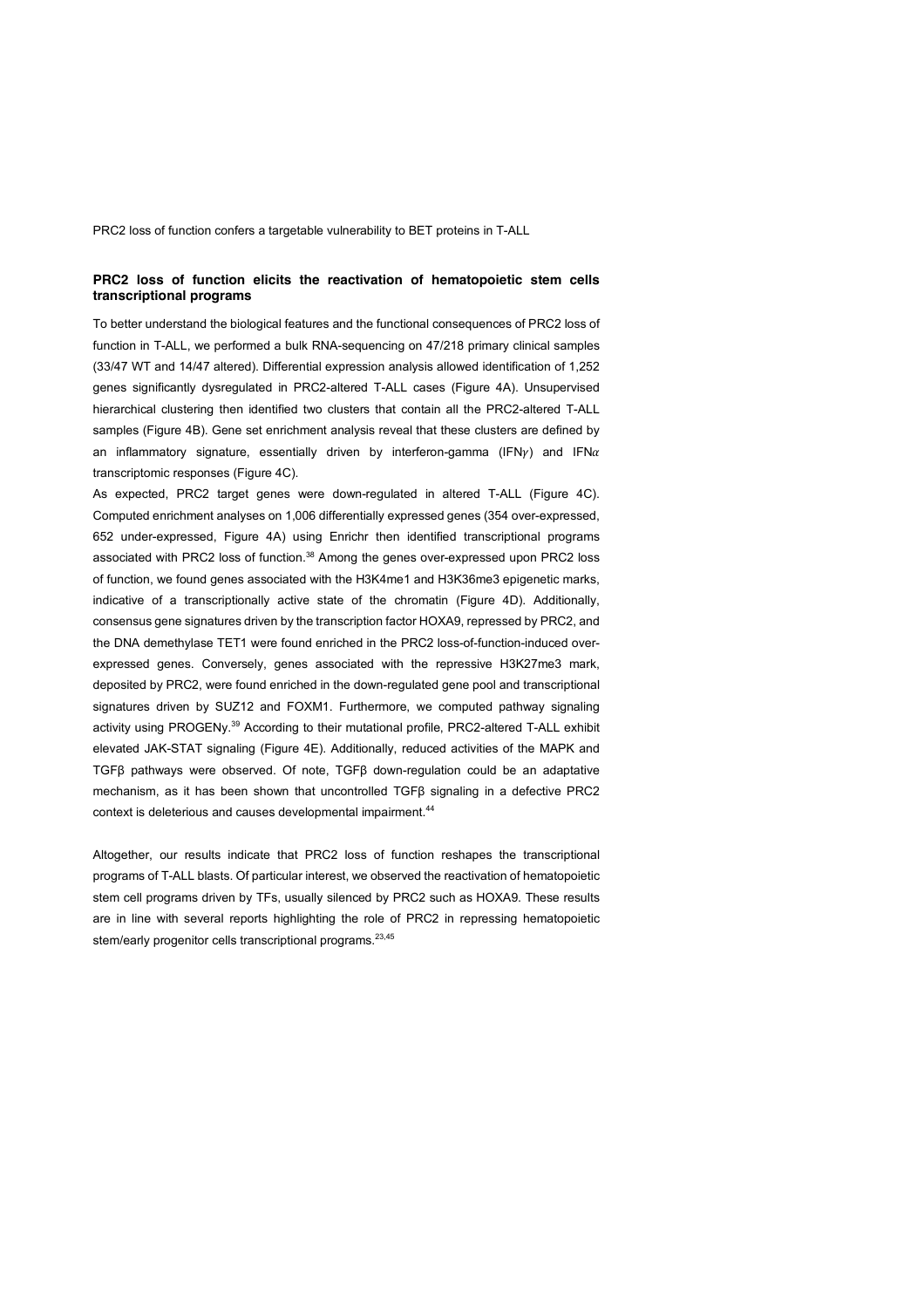#### **PRC2 loss of function reshapes the epigenetic landscape of T-ALL**

Given the transcriptional remodeling observed in PRC2-altered T-ALL, we hypothesized that it may be accompanied by a profound modification of the epigenetic landscape, as suggested by the RNA-seq data (Figure 4D). Particularly, one prediction is that, following PRC2 inactivation, loci where the repressive H3K27me3 mark was spread may be modified in favor of the opposite active H3K27ac mark.

We then investigated the distribution of H3K27me3 and H3K27ac peaks by ChIP-sequencing on a series of primary T-ALL samples. Strikingly, global distribution of H3K27me3 around the TSS regions was significantly reduced in all the tested PRC2 ALT samples (Figure 5A). Consistent results have been previously reported with PRC2 inactivating models in favor of a global reduction of H3K27me3 upon PRC2 loss of function.<sup>23,45-47</sup> H3K27me3 signals were less detected in PRC2 ALT, irrespective of their localization in the genome (Figure 5C and Figure S4A). Conversely, H3K27ac signals were found enriched around the TSS regions in PRC2 ALT samples (Figure 5B), and globally enhanced when compared to PRC2 WT samples (Figure 5C and Figure S4A). Of note, H3K27me3 and H3K27ac peaks were predominantly detected in promoter regions (Figure S4B). Overall, these data suggest that PRC2 loss of function induces a shift in the epigenetic landscape in favor of H3K27ac distribution.

H3K27ac peaks were significantly enriched in PRC2-altered T-ALL (Figure S4C). Differential binding analysis of H3K27me3 and H3K27ac peaks was computed to identify genes with variant abundance of these epigenetic marks at their promoter regions in PRC2-altered T-ALL. A core of 187 genes was identified for which the promoter regions were both reduced in H3K27me3 and enriched in H3K27ac signals (Figure 5D). Network analyses revealed that these genes associated with PRC2 core components and master hematopoietic or stem transcription factors such as GATA1, GATA2, SOX2 and NANOG (Figure 5E). These results are consistent with our transcriptomic data indicating a reactivation of several hematopoietic programs associated with stem identity. Using unsupervised hierarchical clustering analysis performed on 4,151 differentially acetylated loci (FDR < 0.05), PRC2-altered and WT T-ALL were well separated in two distinct clusters (Figure S4D). Among the 2,299 genes gaining H3K27ac peaks at their promoters (fold change ≥ 2, FDR < 0.05, Figure S5A), there was a significant enrichment in genes silenced by the PRC2 complex including genes from the homeobox C cluster (Figures 5F and S5B-E). Additionally, genes mapped to transcriptional programs governed by the developmental TFs BMI1, TWIST1, GATA1 and GATA2 gained H3K27ac signal (Figures 5F and S5C). The polycomb group protein BMI1, a TWIST1 target, and GATA2 are repressed by PRC2 and have been reported to be reactivated following PRC2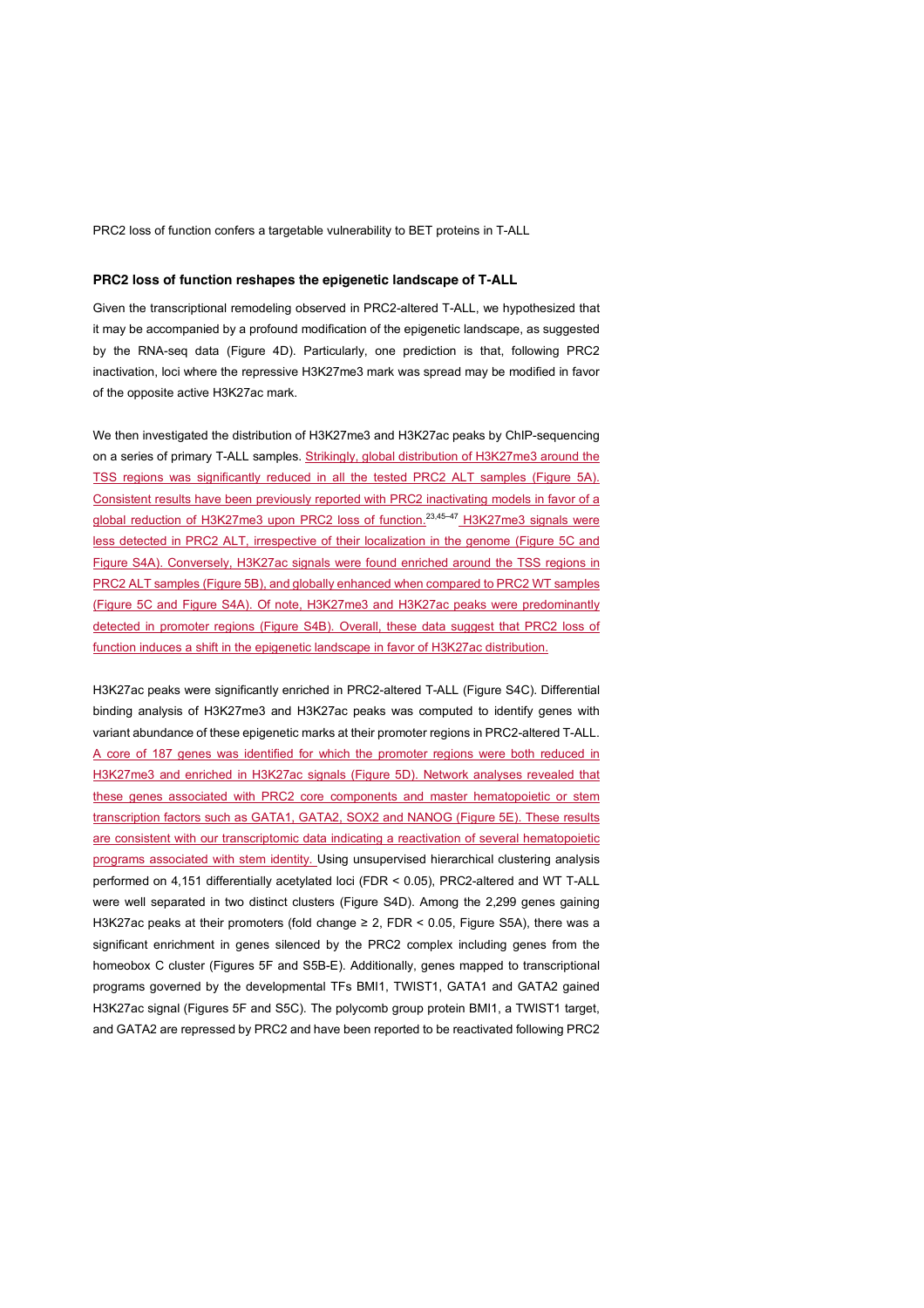loss of function.<sup>23</sup> Indeed, the distribution of H3K27ac and H3K4me3 marks were increased at the loci of several key PRC2-silenced genes in PRC2-altered T-ALL samples (Figure 5D). Additionally, 571 genes presented a reduced H3K27ac distribution at their promoter regions upon PRC2 inactivation (Figure S5C). Genes associated with EZH2 were found in this subset, possibly indicating that PRC2 activity is not fully suppressed depending on the alteration type. A SMAD4 signature was also observed among these genes with reduced H3K27ac and could explain the reduced TGFβ activity observed in PRC2-altered patients (Figure 4E). Epigenetic shifting can occur in response to various oncogenetic lesions. To elude this, we treated PRC2 proficient T-ALL PDX with EZH2 inhibitor GSK343 and repeated ChIP-seq

experiments on the H3K27me3 and H3K27ac marks. Similar to the data obtained from primary T-ALL samples, PRC2 inhibition resulted in a marked reduction in global H3K27me3 distribution and signal and in an enrichment of H3K27ac (Figures 5G and S4E). A substantial overlap of 150 genes with net gain in H3K27ac at their promoters was observed when comparing with the data generated from the patients. Network analyses carried out of this subset revealed significant associations with GATA1, GATA2 and SMAD4 transcription factors (Figure 5I). Hence, these data reinforce the relevance of the reactivation of hematopoietic programs upon PRC2 loss of function.

The epigenetic switch from H3K27me3 to H3K27ac should be a result of PRC2 loss of function and an increased histone acetyltransferase (HAT) activity. We thus evaluated the expression of a set of HATs in our cohort. Several HAT genes including CREBBP, NCOA1, and KAT7 were upregulated in PRC2-altered T-ALL (Figure S5F), in favor of an increased re-acetylation of histone residues at certain loci silenced by PRC2. Taken together, our results indicate that PRC2 loss of function deeply reshapes the epigenetic landscape of T-ALL, inducing the spreading of H3K27ac and the reactivation of early hematopoietic programs repressed by PRC2.

#### **PRC2 loss of function sensitizes T-ALL to BET protein inhibition**

The global re-acetylation of H3K27 and the subsequent reactivation of silenced transcriptional programs led us to envision BET proteins as key epigenetic effectors in PRC2-altered T-ALL. Critically, BET proteins regulate most of the TFs induced by PRC2 inactivation. BET inhibition functionally suppresses the activity of  $GATA^{48}$ ,  $GATA^{49}$ , and TWIST1<sup>50</sup>. Additionally, the BET proteins are critical regulators of both SOX2 and NANOG.<sup>51-53</sup> One prediction could be that PRC2-altered T-ALL have greater sensitivity to BET inhibition. To ascertain this, we evaluated PDX sensitivity to BET inhibitor JQ1 *ex vivo*. <sup>54</sup> PRC2-altered T-ALL PDX cell viability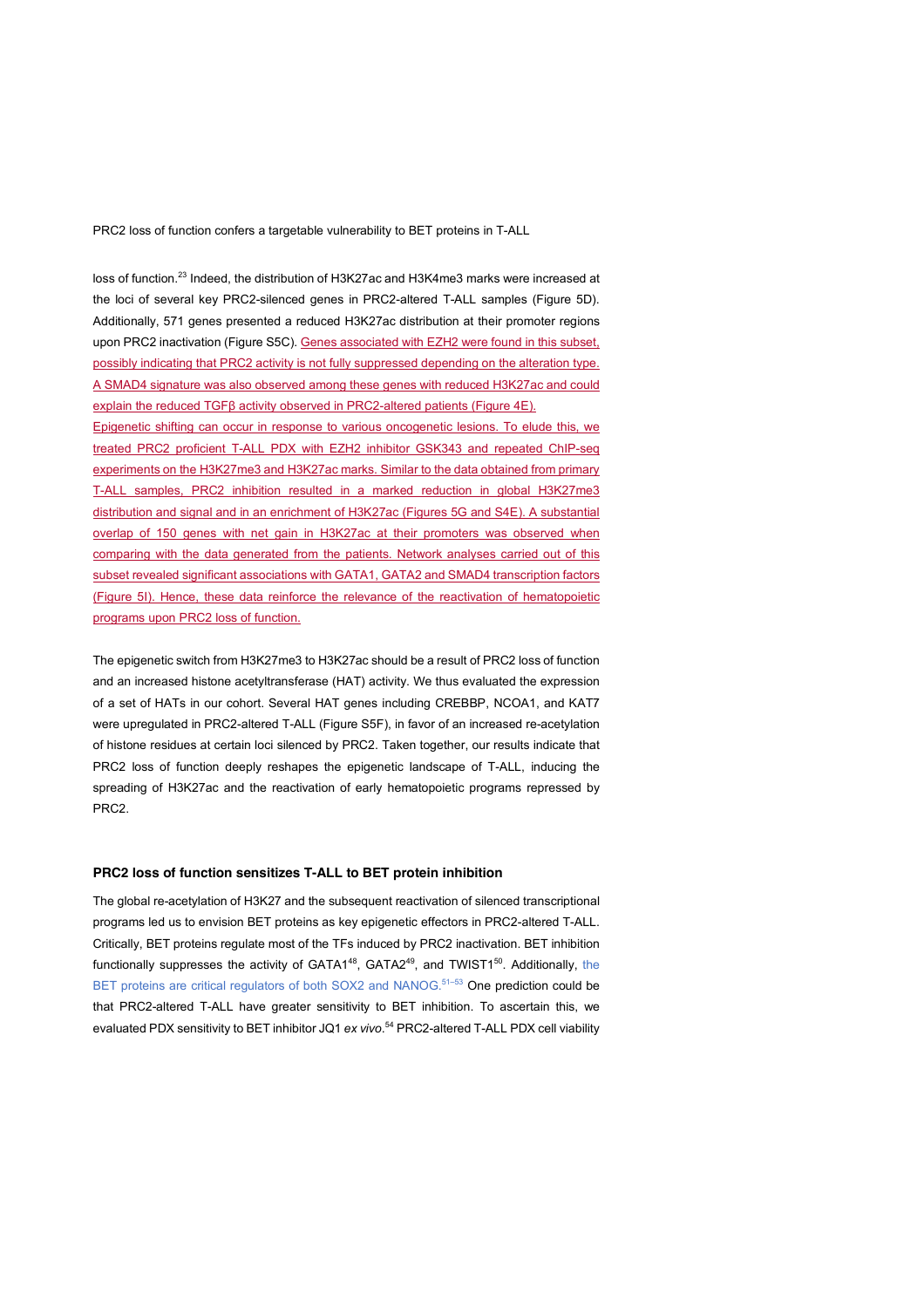was significantly reduced upon exposure to JQ1 compared to WT PDX (Figure 6A). A significant difference in JQ1 IC<sub>50</sub> was observed among the two groups (664.3 nM  $\pm$  115 in WT PDX *versus* 291.5 ± 54.7 nM in PRC2-altered PDX, *p* = 0.005, Figure 6B). We then assessed whether PRC2 inhibition in the absence of PRC2 alteration could sensitize to BET targeting. To this end, we tested the EZH2 inhibitor GSK343 in combination with JQ1 in PRC2-proficient T-ALL PDX. EZH2 inhibition reduced the detection of the H3K27me3 mark while H3K27ac was readily increased in a series of T-ALL cell lines (Figure S6A), thus mimicking the epigenetic switch observed in primary T-ALL samples (Figure 4). While EZH2 inhibition alone did not alter T-ALL survival (Figure S6B), it efficiently sensitizes WT PRC2 PDX to BET inhibition (Figure 6C). Similar results were obtained on T-ALL cell lines (Figure S6C). This sensitization was characterized by a significant decrease in JQ1 IC<sub>50</sub> induced by EZH2 inhibition (Figure 6D).

Given these promising *ex vivo* results, we examined whether BET targeting could efficiently target PRC2-altered T-ALL in vivo. To ascertain this, mice engrafted with PRC2 WT or altered PDX were treated with the orally available BET inhibitor OXT015, evaluated in clinical trials.<sup>55</sup> While no difference in the leukemic burden was observed in PRC2-proficent PDX, BET inhibition delayed disease progression in PRC2-altered PDX (Figure 6E). Importantly, singleagent OTX015 treatment also resulted in a significantly prolonged survival of PRC2-altered PDX with moderate effect in the WT (Figures 6F-G). While the response in PRC2 proficient T-ALL PDX was modest, we wondered if PRC2 inhibition could synergize *in vivo* with BET protein targeting. Thus, we treated mice carrying PRC2 WT PDX with EZH2 inhibitor GSK343, OTX015 and a combination of both. While single agents presented a limited efficacy, the combined treatment resulted in a net improvement of the mice survival (Figure 6G). These data suggest that the co-targeting of PRC2 components and BET proteins can be effective in T-ALL. Taken together, our data indicate that PRC2 loss of function elicits an acquired vulnerability to BET inhibition.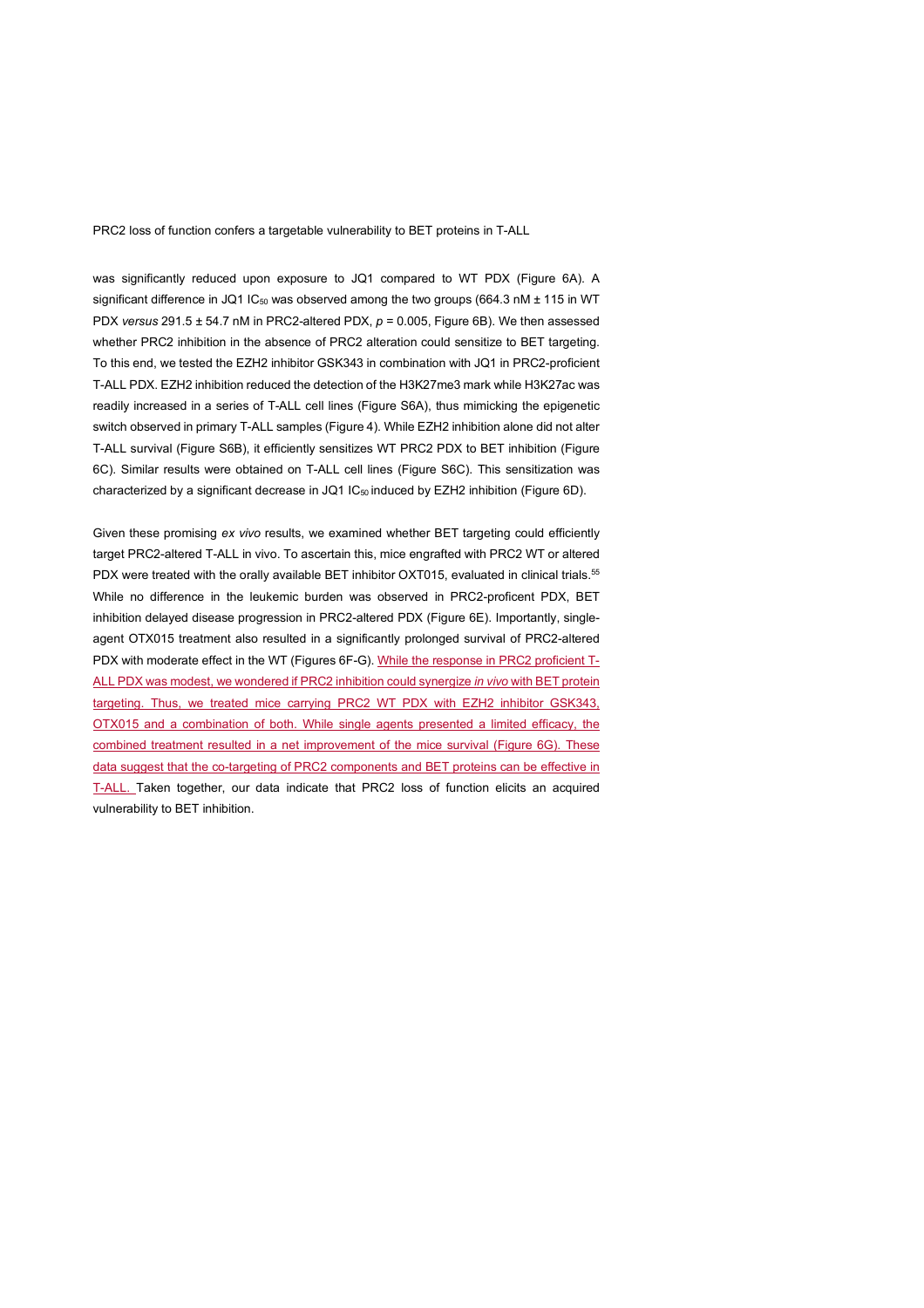### **Discussion**

PRC2 loss of function is a recurrent feature of T-ALL<sup>12-15</sup>. Strikingly, while ETP-ALL harbor frequent PRC2 alterations, these genetic lesions are also found in non-ETP forms, including  $\alpha\beta$  lineage T-ALL, and do not represent rare events. These results reveal for the first time a strong association between PRC2 anomalies and TLX3-driven T-ALL, and a mutual exclusion with TLX1+ cases (Figure 2C). T-ALL with elevated *TLX1* or *TLX3* expression harbor similar genetic alterations, and have overlapping transcriptional profiles and target gene sets. In this study, we report PRC2 alterations as a rare example of genetic lesions that segregate TLX1+ *vs* TLX3+ T-ALL. This observation suggests an unreported oncogenic cooperation between PRC2 loss of function and TLX3. It has been proposed that TLX3+ T-ALL are heterogeneous and may contain more immature forms. Further investigation is required to precise the impact of PRC2 alterations in a TLX3+ context and unravel putative cooperative mechanisms.

This study has identified profound modifications of the epigenetic landscape and transcriptional state of PRC2-inactivated T-ALL blasts. We found that PRC2 loss of function results in a global reduction in H3K27me3 levels and a redistribution of H3K27ac at multiple loci repressed by PRC2 (Figures 4 and S4-5). These results are in line with multiple reports, highlighting the crucial role of PRC2 in the distribution and the maintenance of a balanced epigenetic landscape.  $23,45-47$  This remodeling reveals the reactivation of stem cell programs found in ETP-ALL, conveying poor prognosis.<sup>12,56</sup> Refractory or relapsed T-ALL have dismal clinical outcomes due to limited therapeutic absence of response to salvage therapies. No targeted treatment is currently available in the relapsed/refractory setting, in contrast to B-ALL (bispecific T-cell engager (BiTE) blinatumomab or CAR-T cells for CD19-positive patients, or drug-conjugated antibody inotuzumab for CD22-positive cases). Difficulties for the development of CAR-T cells for T-cell malignancies have been already described.<sup>57</sup> To alleviate this, one strategy is to stratify patients with shared clinical, molecular, and functional features that can be pharmacologically targeted. PCR2-altered T-ALL appears in this study as a separated subgroup with a specific genetic and epigenetic profile, revealing a targetable vulnerability to BET proteins.

PRC2 loss-of-function associates with aberrant activation of the JAK-STAT signaling pathway in T-ALL (Figures 2 and 4E), consistent with previous reports.<sup>23,34</sup> In addition, our transcriptomics analyses have shown enriched inflammatory signatures driven by IFN $\alpha$  and  $\gamma$ , two master regulators of the JAK-STAT pathway. PRC2 has been reported to regulate the interferon response in multiple systems. $47,58,59$  These observations led us to hypothesize that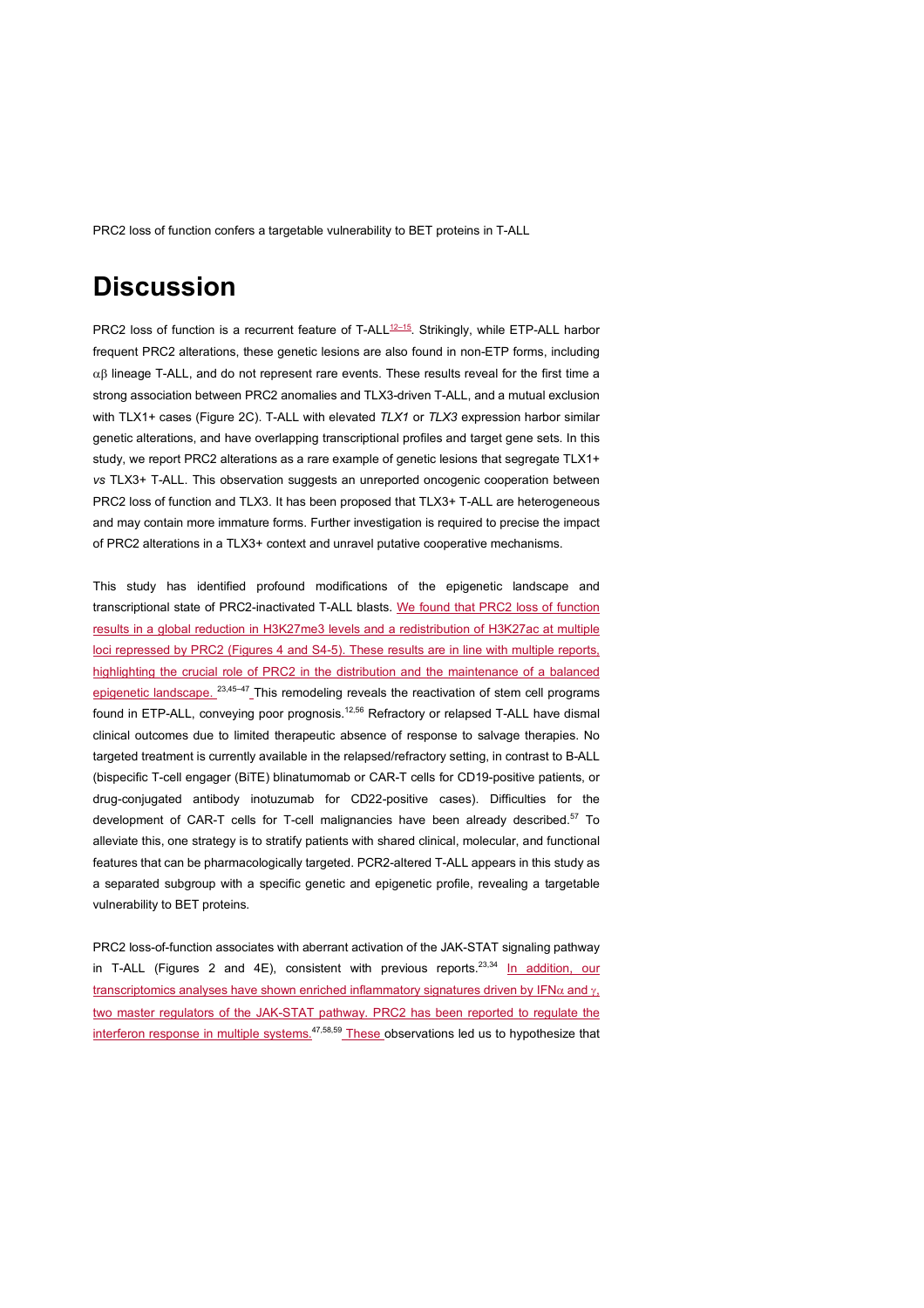PRC2-inactivated T-ALL might be susceptible to respond to JAK inhibitors. To evaluate this, we treated T-ALL PDX ex vivo with the JAK1/JAK2 inhibitor ruxolitinib.<sup>60</sup> Strikingly, the tested PDX poorly responded to JAK inhibition, regardless of their PRC2 status (Figure S4A). BET protein inhibition has been shown as an efficient strategy to target JAK/STAT-driven myeloproliferative neoplasms (MPN).<sup>61</sup> Notably, combined BET/JAK inhibition successfully resolves MPN-associated inflammation. We investigated whether BET inhibition could cooperate with JAK targeting in PRC2-altered T-ALL. While a modest synergistic effect of JQ1 and ruxolitinib was observed in PRC2 WT PDX, the drug combination was rather antagonist in the tested PRC2-altered PDX (Figures S4B-C). Moreover, the combination of BET and JAK inhibitors seems deleterious in PRC2-altered T-ALL. Our results suggest that PRC2 inactivation does not predict T-ALL sensitivity to JAK inhibition. A recent study revealed that *EZH2* deletion leads to higher STAT3 activation and poor response to ruxolitinib.<sup>23</sup> Importantly, PRC2 inactivation leads to IL6R hyper-responsiveness and drive JAK/STAT signaling. IL6R is also found to be more expressed in ETP-ALL.<sup>12</sup> This context can elicit resistance to JAK inhibition. Recently, a study identified that SUZ12 alteration cooperates with JAK3 mutant to promote T-ALL development. <sup>45</sup> This subset is T-ALL develops aggressively and is sensitive to PI3K/Akt/mTOR signaling.

The epigenetic remodeling provoked by PRC2 loss of function contributes to the reactivation of stem cell transcriptional programs. This constitutes a hallmark of ETP-ALL while also present in immature non-ETP T-ALL subsets (Figure 4).<sup>12</sup> Critically, another study has reported that EZH2 inactivation induces a transcriptional program associated with ETP/immature T-ALL, with the reactivation of GATA2 and MYC.<sup>62</sup> Of note, no upregulation of MYC or its targets was found significant in our dataset (data not shown). BET proteins have long been known to be critical regulators of the recruitment and the function of hematopoietic TFs.<sup>63</sup> Notably, BET inhibition functionally suppresses the activity of  $GATA^{48}$ ,  $GATA^{49}$ , and TWIST1<sup>50</sup>. Additionally, the BET proteins are critical regulators of both SOX2 and NANOG.<sup>51–53</sup> Furthermore, BET proteins can interact with acetylated TFs such as TWIST1, GATA1, and NFkB.<sup>64,65</sup> In acute myeloid leukemia, BET proteins directly bind the master hematopoietic TFs PU.1, ERG, FLI1, C/EBPa, C/EBPb, and MYB to support their activity and leukemia maintenance.<sup>63</sup> Interestingly, we found *HOXC10* as the top gene gaining H3K27ac signal upon PRC2 inactivation (Figure 5). This epigenetic remodeling is accompanied by increased expression of *HOXC10* in PRC2-altered T-ALL (Figure S5). A recent publication reported that HOXC10 is aberrantly expressed in Ras-driven non-small lung cancer due to PRC2 defects and confers sensitivity to BET protein inhibition.<sup>66</sup> Given their broad roles in cancer biology, BET proteins are emerging targets for therapy.<sup>24,25</sup> Not surprisingly, PRC2-proficient T-ALL do respond to BET inhibitors (Figure 6). This can be explained by additional oncogenetics that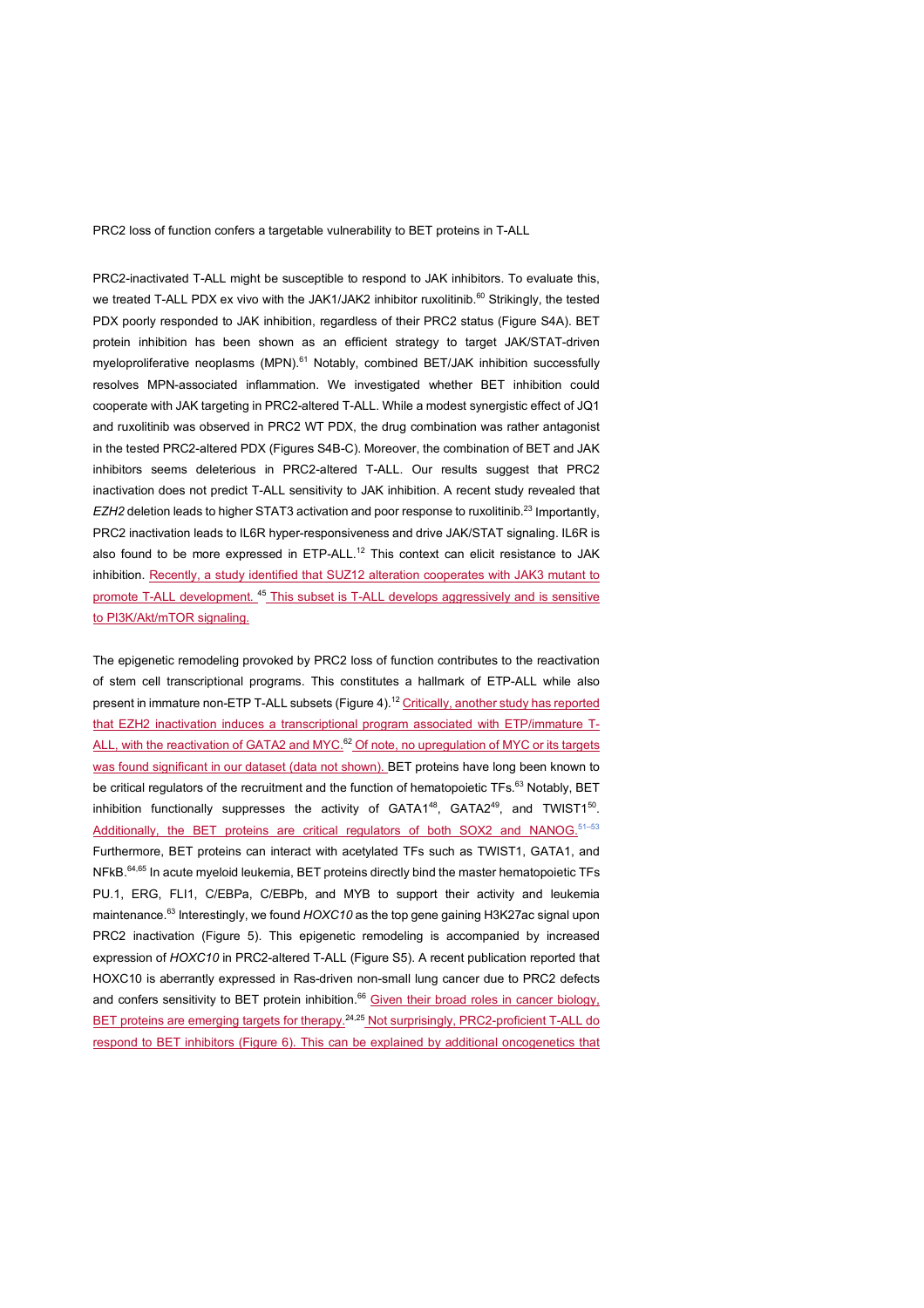can create vulnerabilities to BET targeting. Multiple oncogenic pathways are altered by BET inhibition including NOTCH1<sup>67</sup>, c-MYC<sup>68</sup>, JAK-STAT<sup>69</sup>, or RAS<sup>66</sup>. In T-ALL, several lesions drive aberrant *HOX* genes expression. In addition to this, our results indicate that PRC2-altered T-ALL present a higher sensitivity to BET protein inhibition. While biomarkers of sensitivity to BET targeting have yet to be identified and are critical for the forthcoming clinical trials, PRC2 loss of function and subsequent HOXC10 dysregulation are promising candidates that should be further evaluated.

More in-depth studies are required to fully understand the functional dependencies of PRC2 altered T-ALL on BET proteins. However, a growing body of evidence highlights the cooperation between PRC2 loss of function and oncogenic pathways such as JAK/STAT and Ras signaling. Critically, BET protein inhibition has demonstrated its efficacy in JAK/STAT- or Ras-driven malignancies.<sup>23,26,66,70</sup> Altogether, this study provides auspicious clinical evidence that the co-targeting of PRC2 components and BET proteins can be effective in T-ALL and other hematological malignancies such as myelodysplastic syndrome or acute myeloid leukemia.

#### **Acknowledgments**

This manuscript was written on behalf of The Group for Research on Adult Acute Lymphoblastic Leukemia (GRAALL), which includes the former France-Belgium Group for Lymphoblastic Acute Leukemia in Adults (LALA), the French Western-Eastern Group for Lymphoblastic Acute Leukemia (GOELAL), and the Swiss Group for Clinical Cancer Research (SAKK). The authors would like to thank all participants in the GRAALL-2003 and GRAALL-2005 study groups for collection and provision of data and patient samples. The GRAALL-2003 study was sponsored by the Hôpitaux de Toulouse, and the GRAALL-2005 study by the Assistance Publique-Hôpitaux de Paris. The SAKK was supported by the Swiss State Secretariat for Education, Research and Innovation (SERI) Switzerland. GPA is supported by a grant from Fondation de France (Post-Doctorate Research Fellowship). MED is supported by CARPEM. The Necker laboratory is supported by the Association « Fédération Leucémie Espoir", the Association "Force Hémato", ITMO\_C15075KS "Domaine de l'épigénétique et Cancer", the Association pour la Recherche contre le Cancer (Equipe ARC Labellisée) and a grant from the Institut National du Cancer (INCa) PLBIO 2018-00253.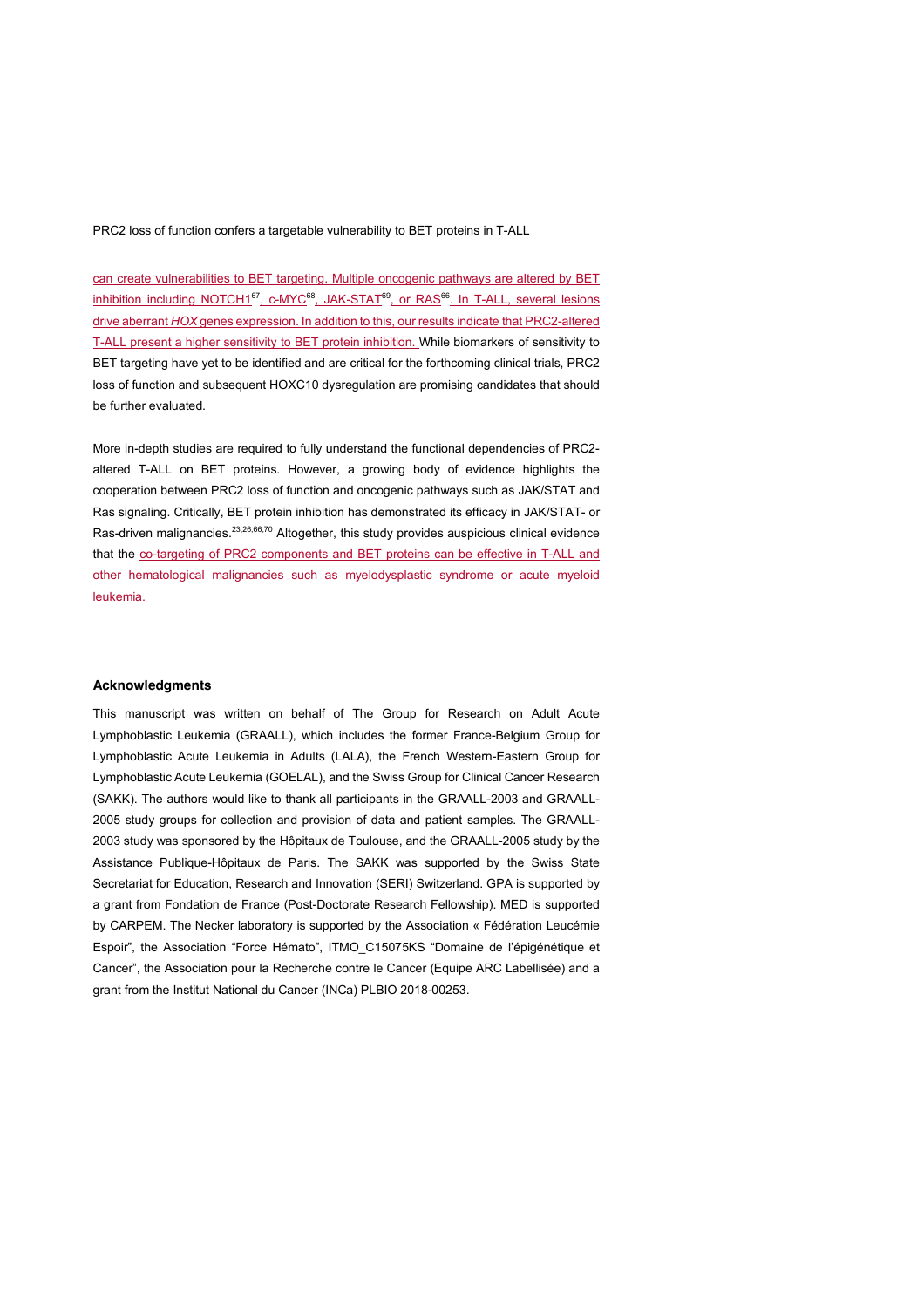We also thank Pr. Marie-Christine Béné, Pr. Mathilde Hunault-Berger and Dr. Etienne Lengliné for their constructive revision of the manuscript.

#### **Authorship and conflict-of-interest statements**

**Guillaume P. Andrieu**: Conceptualization, Methodology, Investigation, Analysis, Validation, Data Curation, Visualization, Supervision, Writing- Original draft preparation, Writing- Revised draft preparation; **Milena Kohn**: Analysis, Writing- Reviewing and Editing; **Mathieu Simonin**: Data Curation, Analysis, Validation, Writing- Reviewing and Editing; **Charlotte L. Smith**: Investigation, Writing- Reviewing and Editing; **Agata Cieslak**: Investigation; **Marie-Émilie Dourthe**: Writing- Reviewing and Editing; **Guillaume Charbonnier**: Analysis; **Carlos Graux**: Resources, Writing- Reviewing and Editing; **Françoise Huguet**: Resources, Writing-Reviewing and Editing; **Véronique Lhéritier**: Resources, Writing- Reviewing and Editing; **Hervé Dombret**: Resources, Writing- Reviewing and Editing; **Salvatore Spicuglia**: Investigation, Validation, Writing- Reviewing and Editing; **Philippe Rousselot**: Writing-Reviewing and Editing; **Nicolas Boissel**: Resources, Data Curation, Analysis, Visualization, Writing- Reviewing and Editing; **Vahid Asnafi**: Conceptualization, Methodology, Validation, Resources, Data Curation, Writing - Review & Editing, Supervision, Project administration, Funding acquisition.

None of the listed authors have any conflict of interest to disclose.

### **References**

- 1. Asnafi V, Beldjord K, Boulanger E, et al. Analysis of TCR, pTα, and RAG-1 in T-acute lymphoblastic leukemias improves understanding of early human T-lymphoid lineage commitment. *Blood*. 2003;101(7):2693–2703.
- 2. Desjonquères A, Chevallier P, Thomas X, et al. Acute lymphoblastic leukemia relapsing after first-line pediatric-inspired therapy: a retrospective GRAALL study. *Blood Cancer J.* 2016;6(12):e504–e504.
- 3. Goldstone AH, Richards SM, Lazarus HM, et al. In adults with standard-risk acute lymphoblastic leukemia, the greatest benefit is achieved from a matched sibling allogeneic transplantation in first complete remission, and an autologous transplantation is less effective than conventional consolidation/maintenance chemotherapy in all patients: final results of the International ALL Trial (MRC UKALL XII/ECOG E2993). *Blood*. 2008;111(4):1827–1833.
- 4. Bhojwani D, Pui C-HH. Relapsed childhood acute lymphoblastic leukaemia.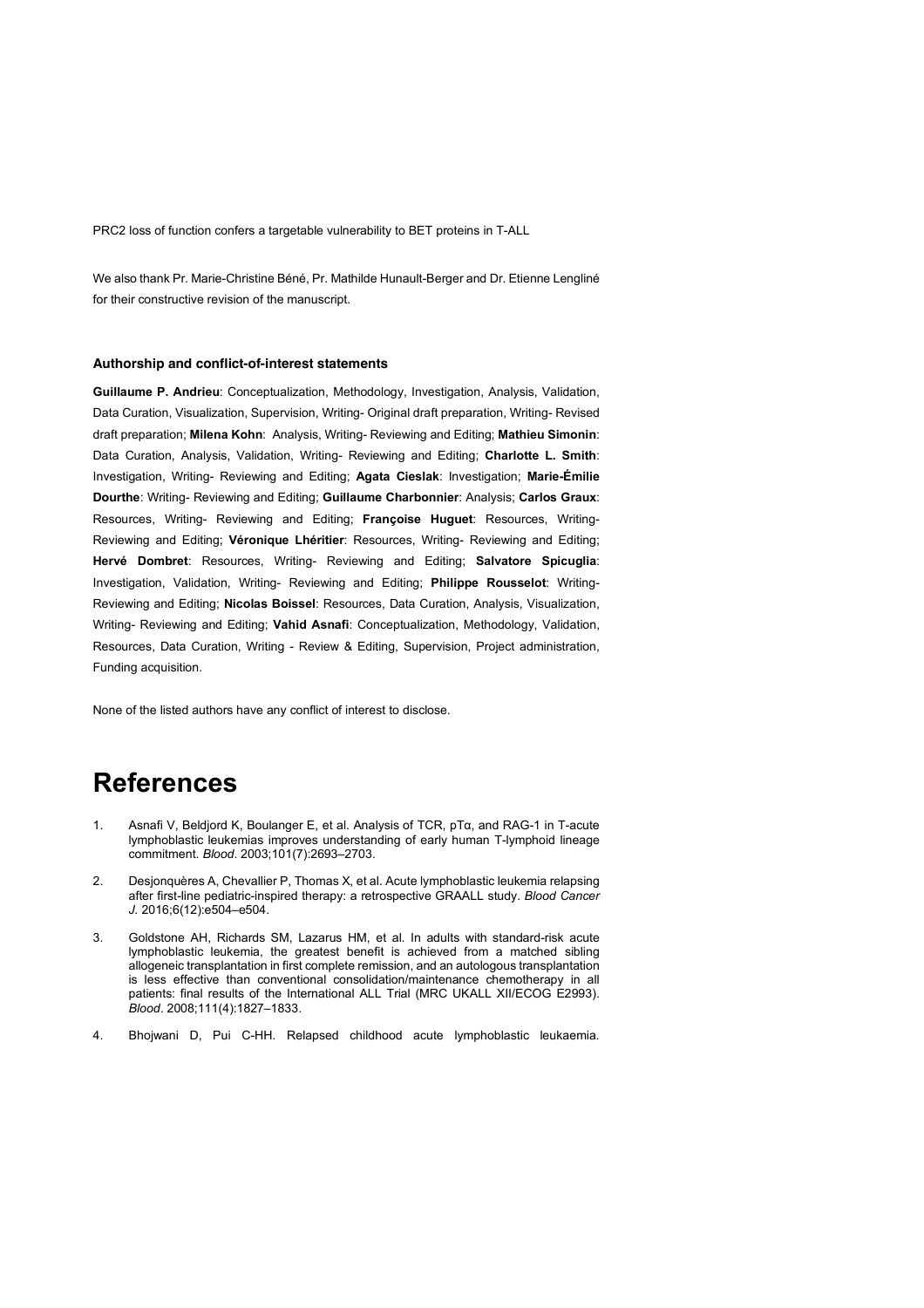2013;14(6):.

- 5. Belver L, Ferrando A. The genetics and mechanisms of T cell acute lymphoblastic leukaemia. *Nat. Rev. Cancer*. 2016;16(8):494–507.
- 6. Ferrando AA, Neuberg DS, Staunton J, et al. Gene expression signatures define novel oncogenic pathways in T cell acute lymphoblastic leukemia. *Cancer Cell*. 2002;1(1):75– 87.
- 7. Weng AP, Ferrando AA, Lee W, et al. Activating mutations of NOTCH1 in human T cell acute lymphoblastic leukemia. *Science*. 2004;306(5694):269–271.
- 8. Peirs S, Van der Meulen J, Van de Walle I, et al. Epigenetics in T-cell acute lymphoblastic leukemia. *Immunol. Rev.* 2015;263(1):50–67.
- 9. Van Vlierberghe P, Palomero T, Khiabanian H, et al. PHF6 mutations in T-cell acute lymphoblastic leukemia. *Nat. Genet.* 2010;42(4):338–342.
- 10. Bond J, Touzart A, Leprêtre S, et al. DNMT3A mutation is associated with increased age and adverse outcome in adult T-cell acute lymphoblastic leukemia. *Haematologica*. 2019;104(8):1617–1625.
- 11. Van Vlierberghe P, Ambesi-Impiombato A, De Keersmaecker K, et al. Prognostic relevance of integrated genetic profiling in adult T-cell acute lymphoblastic leukemia. *Blood*. 2013;122(1):74–82.
- 12. Zhang J, Ding L, Holmfeldt L, et al. The genetic basis of early T-cell precursor acute lymphoblastic leukaemia. *Nature*. 2012;481(7380):157–163.
- 13. Ntziachristos P, Tsirigos A, Van Vlierberghe P, et al. Genetic inactivation of the polycomb repressive complex 2 in T cell acute lymphoblastic leukemia. *Nat. Med.* 2012;18(2):296–301.
- 14. Liu Y, Easton J, Shao Y, et al. The genomic landscape of pediatric and young adult Tlineage acute lymphoblastic leukemia. *Nat. Genet.* 2017;49(8):1211–1218.
- 15. Vicente C, Schwab C, Broux M, et al. Targeted sequencing identifies associations between IL7R-JAK mutations and epigenetic modulators in T-cell acute lymphoblastic leukemia. *Haematologica*. 2015;100(10):1301–1310.
- 16. Ntziachristos P, Tsirigos A, Welstead GG, et al. Contrasting roles of histone 3 lysine 27 demethylases in acute lymphoblastic leukaemia. *Nature*. 2014;514(7523):513–517.
- 17. Feng J, Li Y, Jia Y, et al. Spectrum of somatic mutations detected by targeted nextgeneration sequencing and their prognostic significance in adult patients with acute lymphoblastic leukemia. *J. Hematol. Oncol.* 2017;10(1):61.
- 18. Cao R, Wang L, Wang H, et al. Role of histone H3 lysine 27 methylation in Polycombgroup silencing. *Science*. 2002;298(5595):1039–1043.
- 19. Herviou L, Cavalli G, Cartron G, Klein B, Moreaux J. EZH2 in normal hematopoiesis and hematological malignancies. *Oncotarget*. 2016;7(3):2284–2296.
- 20. Takamatsu-Ichihara E, Kitabayashi I. The roles of Polycomb group proteins in hematopoietic stem cells and hematological malignancies. *Int. J. Hematol.* 2016;103(6):634–642.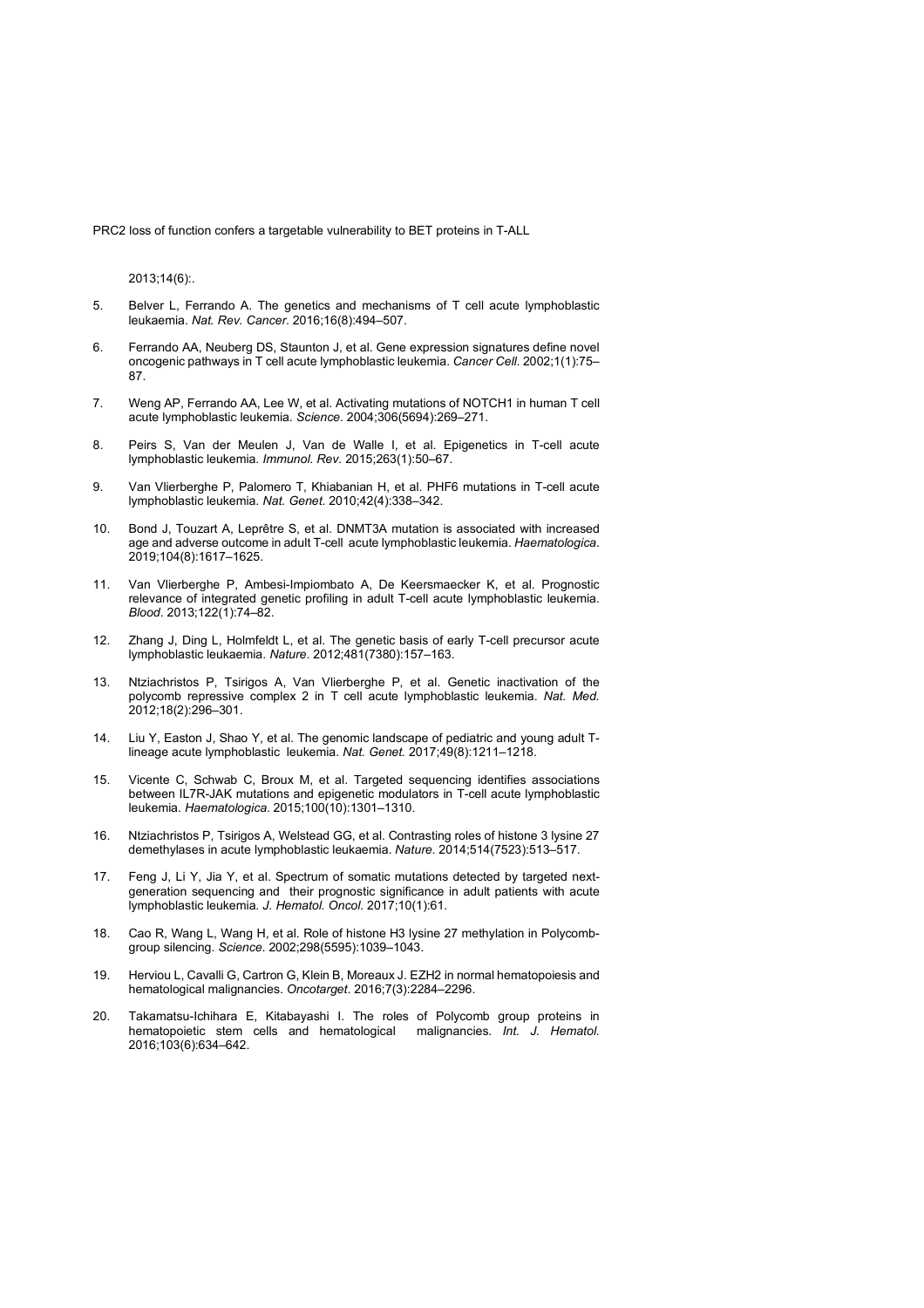- 21. Pasini D, Bracken AP, Hansen JB, Capillo M, Helin K. The polycomb group protein Suz12 is required for embryonic stem cell differentiation. *Mol. Cell. Biol.* 2007;27(10):3769–3779.
- 22. Shen X, Liu Y, Hsu Y-J, et al. EZH1 mediates methylation on histone H3 lysine 27 and complements EZH2 in maintaining stem cell identity and executing pluripotency. *Mol. Cell*. 2008;32(4):491–502.
- 23. Danis E, Yamauchi T, Echanique K, et al. Ezh2 Controls an Early Hematopoietic Program and Growth and Survival Signaling in Early T Cell Precursor Acute Lymphoblastic Leukemia. *Cell Rep.* 2016;14(8):1953–1965.
- 24. Belkina AC, Denis G V. BET domain co-regulators in obesity, inflammation and cancer. *Nat. Rev. Cancer*. 2012;12(7):465–477.
- 25. Andrieu G, Belkina AC, Denis GV. Clinical trials for BET inhibitors run ahead of the science. *Drug Discov. Today Technol.* 2016;19:.
- 26. Stathis A, Bertoni F. BET Proteins as Targets for Anticancer Treatment. *Cancer Discov.* 2018;8(1):24–36.
- 27. Lewin J, Soria J-C, Stathis A, et al. Phase Ib Trial With Birabresib, a Small-Molecule Inhibitor of Bromodomain and Extraterminal Proteins, in Patients With Selected Advanced Solid Tumors. *J. Clin. Oncol. Off. J. Am. Soc. Clin. Oncol.* 2018;36(30):3007–3014.
- 28. Stathis A, Zucca E, Bekradda M, et al. Clinical Response of Carcinomas Harboring the BRD4-NUT Oncoprotein to the Targeted Bromodomain Inhibitor OTX015/MK-8628. *Cancer Discov.* 2016;6(5):492–500.
- 29. Solly F, Angelot-Delettre F, Ticchioni M, et al. Standardization of Flow Cytometric Immunophenotyping for Hematological Malignancies: The FranceFlow Group Experience. *Cytometry. A*. 2019;95(9):1008–1018.
- 30. Beldjord K, Chevret S, Asnafi V, et al. Oncogenetics and minimal residual disease are independent outcome predictors in adult patients with acute lymphoblastic leukemia. *Blood*. 2014;123(24):3739–3749.
- 31. Trinquand A, Tanguy-Schmidt A, Ben Abdelali R, et al. Toward a *NOTCH1/FBXW7/RAS/PTEN* –Based Oncogenetic Risk Classification of Adult T-Cell Acute Lymphoblastic Leukemia: A Group for Research in Adult Acute Lymphoblastic Leukemia Study. *J. Clin. Oncol.* 2013;31(34):4333–4342.
- 32. Canisius S, Martens JWM, Wessels LFA. A novel independence test for somatic alterations in cancer shows that biology drives mutual exclusivity but chance explains co-occurrence. *bioRxiv*. 2016;52803.
- 33. Trinquand A, Dos Santos NR, Tran Quang C, et al. Triggering the TCR Developmental Checkpoint Activates a Therapeutically Targetable Tumor Suppressive Pathway in Tcell Leukemia. *Cancer Discov*. 2016;6(9):972–985.
- 34. Bond J, Graux C, Lhermitte L, et al. Early Response-Based Therapy Stratification Improves Survival in Adult Early Thymic Precursor Acute Lymphoblastic Leukemia: A Group for Research on Adult Acute Lymphoblastic Leukemia Study. *J. Clin. Oncol. Off. J. Am. Soc. Clin. Oncol.* 2017;35(23):2683–2691.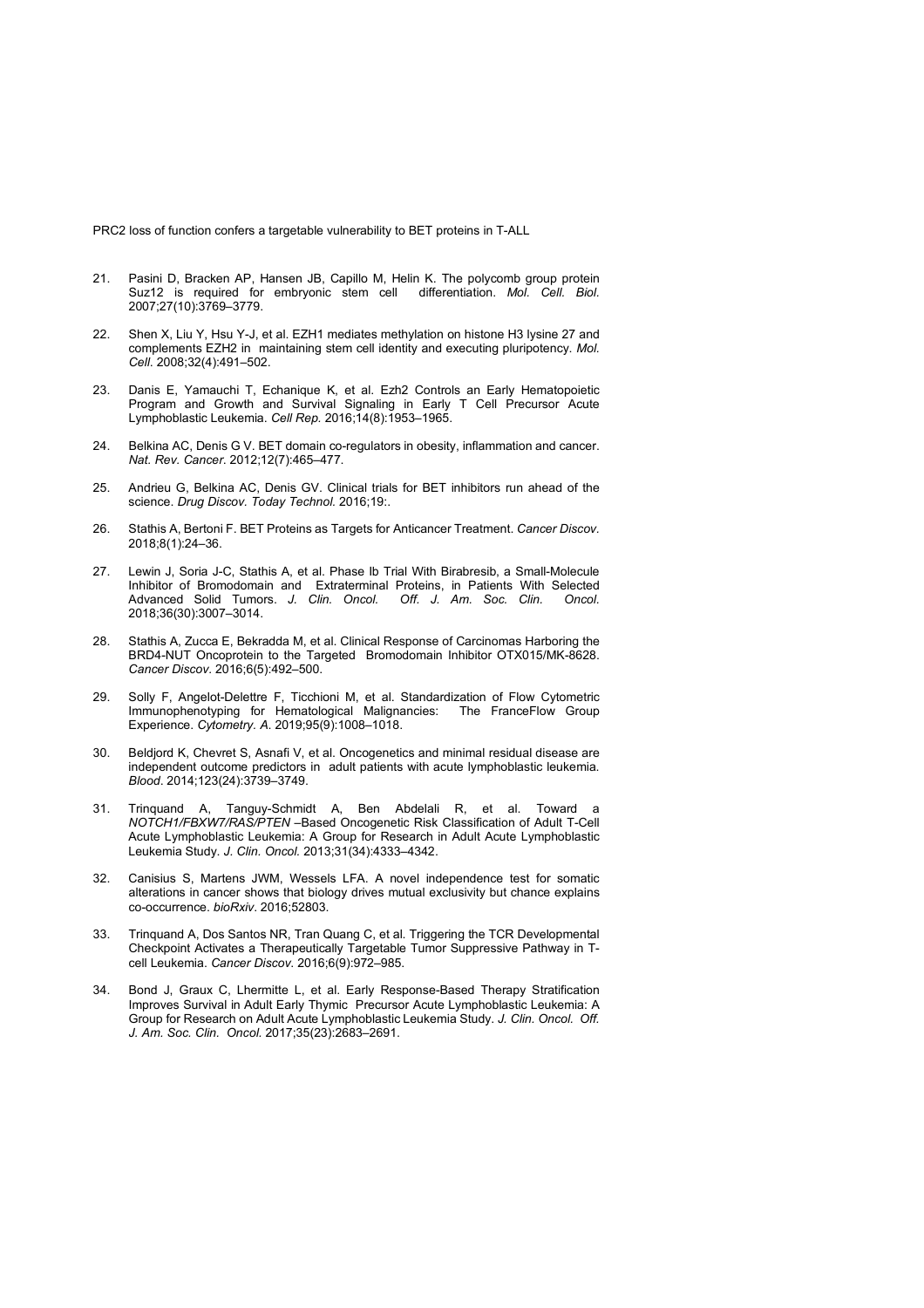- 35. Cieslak A, Charbonnier G, Tesio M, et al. Blueprint of human thymopoiesis reveals molecular mechanisms of stage-specific TCR enhancer activation. *J. Exp. Med.* 2020;217(9):.
- 36. Love MI, Huber W, Anders S. Moderated estimation of fold change and dispersion for RNA-seq data with DESeq2. *Genome Biol.* 2014;15(12):550.
- 37. Subramanian A, Tamayo P, Mootha VK, et al. Gene set enrichment analysis: a knowledge-based approach for interpreting genome-wide expression profiles. *Proc. Natl. Acad. Sci. U. S. A.* 2005;102(43):15545–15550.
- 38. Kuleshov M V, Jones MR, Rouillard AD, et al. Enrichr: a comprehensive gene set enrichment analysis web server 2016 update. *Nucleic Acids Res.* 2016;44(W1):W90-7.
- 39. Schubert M, Klinger B, Klünemann M, et al. Perturbation-response genes reveal signaling footprints in cancer gene expression. *Nat. Commun.* 2018;9(1):20.
- 40. Ross-Innes CS, Stark R, Teschendorff AE, et al. Differential oestrogen receptor binding is associated with clinical outcome in breast cancer. *Nature*. 2012;481(7381):389–393.
- 41. Zhu LJ, Gazin C, Lawson ND, et al. ChIPpeakAnno: a Bioconductor package to annotate ChIP-seq and ChIP-chip data. *BMC Bioinformatics*. 2010;11:237.
- 42. Robinson JT, Thorvaldsdóttir H, Winckler W, et al. Integrative genomics viewer. *Nat. Biotechnol.* 2011;29(1):24–26.
- 43. Chou T-C. Drug combination studies and their synergy quantification using the Chou-Talalay method. *Cancer Res.* 2010;70(2):440–446.
- 44. Mirzamohammadi F, Papaioannou G, Inloes JB, et al. Polycomb repressive complex 2 regulates skeletal growth by suppressing Wnt and TGF-β signalling. *Nat. Commun.* 2016;7:12047.
- 45. Broux M, Prieto C, Demeyer S, et al. Suz12 inactivation cooperates with JAK3 mutant signaling in the development of T-cell acute lymphoblastic leukemia. *Blood*. 2019;134(16):1323–1336.
- 46. Lavarone E, Barbieri CM, Pasini D. Dissecting the role of H3K27 acetylation and methylation in PRC2 mediated control of cellular identity. *Nat. Commun.* 2019;10(1):1679.
- 47. Burr ML, Sparbier CE, Chan KL, et al. An Evolutionarily Conserved Function of Polycomb Silences the MHC Class I Antigen Presentation Pathway and Enables Immune Evasion in Cancer. *Cancer Cell*. 2019;36(4):385-401.e8.
- 48. Stonestrom AJ, Hsu SC, Jahn KS, et al. Functions of BET proteins in erythroid gene expression. *Blood*. 2015;125(18):2825–2834.
- 49. Chaytor L, Simcock M, Nakjang S, et al. The Pioneering Role of GATA2 in Androgen Receptor Variant Regulation Is Controlled by Bromodomain and Extraterminal Proteins in Castrate-Resistant Prostate Cancer. *Mol. Cancer Res.* 2019;17(6):1264–1278.
- 50. Andrieu GP, Denis GV. BET proteins exhibit transcriptional and functional opposition in the epithelial-to-mesenchymal transition. *Mol. Cancer Res.* 2018;16(4):.
- 51. Wang R, Liu W, Helfer CM, et al. Activation of SOX2 expression by BRD4-NUT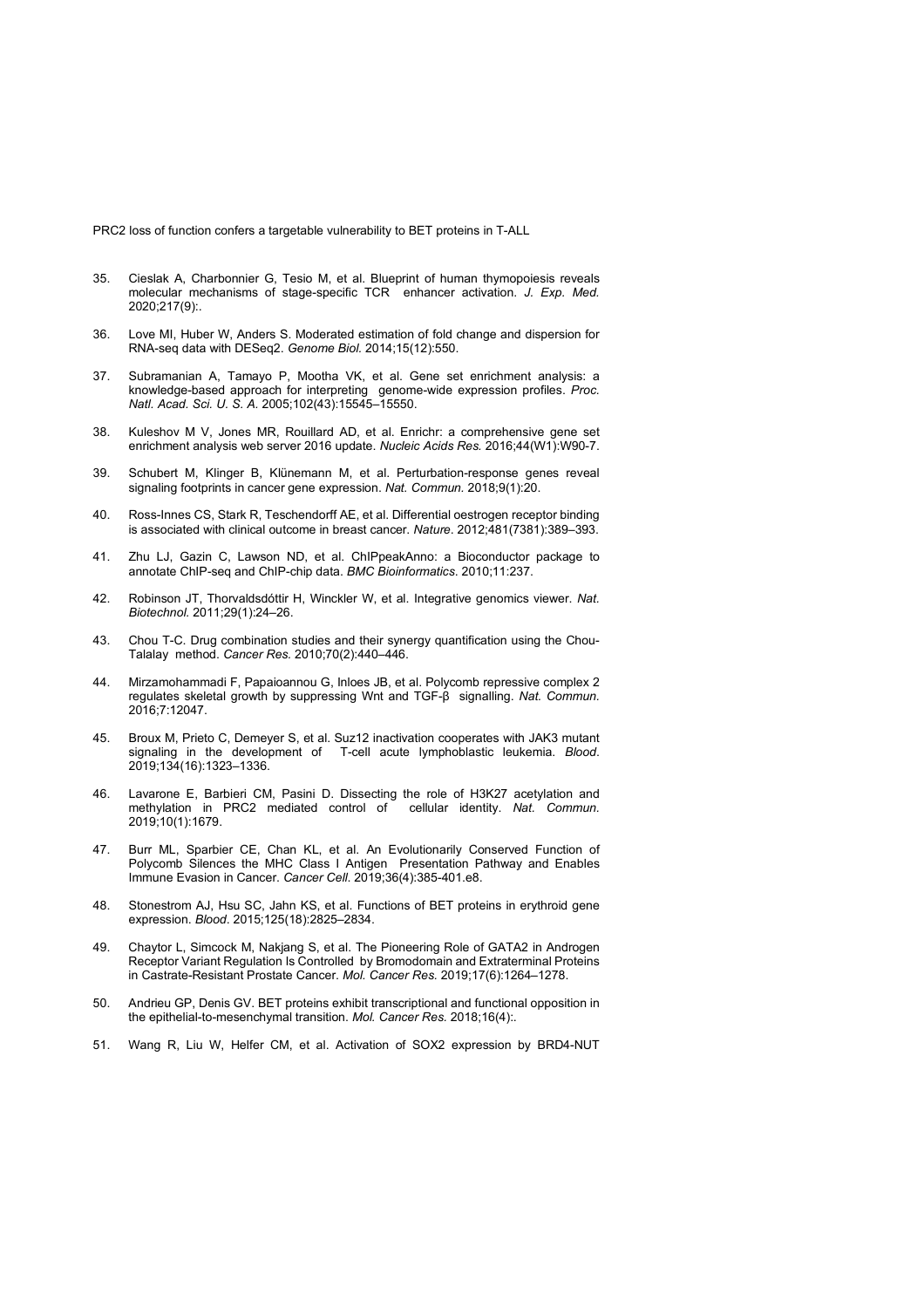oncogenic fusion drives neoplastic transformation in NUT midline carcinoma. *Cancer Res.* 2014;74(12):3332–3343.

- 52. Liu W, Stein P, Cheng X, et al. BRD4 regulates Nanog expression in mouse embryonic stem cells and preimplantation embryos. *Cell Death Differ.* 2014;21(12):1950–1960.
- 53. Horne GA, Stewart HJS, Dickson J, et al. Nanog requires BRD4 to maintain murine embryonic stem cell pluripotency and is suppressed by bromodomain inhibitor JQ1 together with Lefty1. *Stem Cells Dev.* 2015;24(7):879–891.
- 54. Filippakopoulos P, Qi J, Picaud S, et al. Selective inhibition of BET bromodomains. *Nature*. 2010;468(7327):1067–1073.
- 55. Berthon C, Raffoux E, Thomas X, et al. Bromodomain inhibitor OTX015 in patients with acute leukaemia: a dose-escalation, phase 1 study. *Lancet. Haematol.* 2016;3(4):e186- 95.
- 56. Eppert K, Takenaka K, Lechman ER, et al. Stem cell gene expression programs influence clinical outcome in human leukemia. *Nat. Med.* 2011;17(9):1086–1093.
- 57. Alcantara M, Tesio M, June CH, Houot R. CAR T-cells for T-cell malignancies: challenges in distinguishing between therapeutic, normal, and neoplastic T-cells. *Leukemia*. 2018;32(11):2307–2315.
- 58. Peng D, Kryczek I, Nagarsheth N, et al. Epigenetic silencing of TH1-type chemokines shapes tumour immunity and immunotherapy. *Nature*. 2015;527(7577):249–253.
- 59. Abou El Hassan M, Huang K, Eswara MBK, et al. Cancer Cells Hijack PRC2 to Modify Multiple Cytokine Pathways. *PLoS One*. 2015;10(6):e0126466.
- 60. Maude SL, Dolai S, Delgado-Martin C, et al. Efficacy of JAK/STAT pathway inhibition in murine xenograft models of early T-cell precursor (ETP) acute lymphoblastic leukemia. *Blood*. 2015;125(11):1759–1767.
- 61. Kleppe M, Koche R, Zou L, et al. Dual Targeting of Oncogenic Activation and Inflammatory Signaling Increases Therapeutic Efficacy in Myeloproliferative Neoplasms. *Cancer Cell*. 2018;33(1):29-43.e7.
- 62. León TE, Rapoz-D'Silva T, Bertoli C, et al. EZH2-Deficient T-cell Acute Lymphoblastic Leukemia Is Sensitized to CHK1 Inhibition through Enhanced Replication Stress. *Cancer Discov.* 2020;10(7):998–1017.
- 63. Roe J-SS, Mercan F, Rivera K, Pappin DJ, Vakoc CR. BET Bromodomain Inhibition Suppresses the Function of Hematopoietic Transcription Factors in Acute Myeloid Leukemia. *Mol. Cell*. 2015;58(6):1028–1039.
- 64. Lamonica JM, Deng W, Kadauke S, et al. Bromodomain protein Brd3 associates with acetylated GATA1 to promote its chromatin occupancy at erythroid target genes. *Proc. Natl. Acad. Sci. U. S. A.* 2011;108(22):E159-68.
- 65. Shi J, Vakoc CR. The mechanisms behind the therapeutic activity of BET bromodomain inhibition. *Mol. Cell*. 2014;54(5):728–736.
- 66. Guerra SL, Maertens O, Kuzmickas R, et al. A Deregulated HOX Gene Axis Confers an Epigenetic Vulnerability in KRAS-Mutant Lung Cancers. *Cancer Cell*. 2020;37(5):705- 719.e6.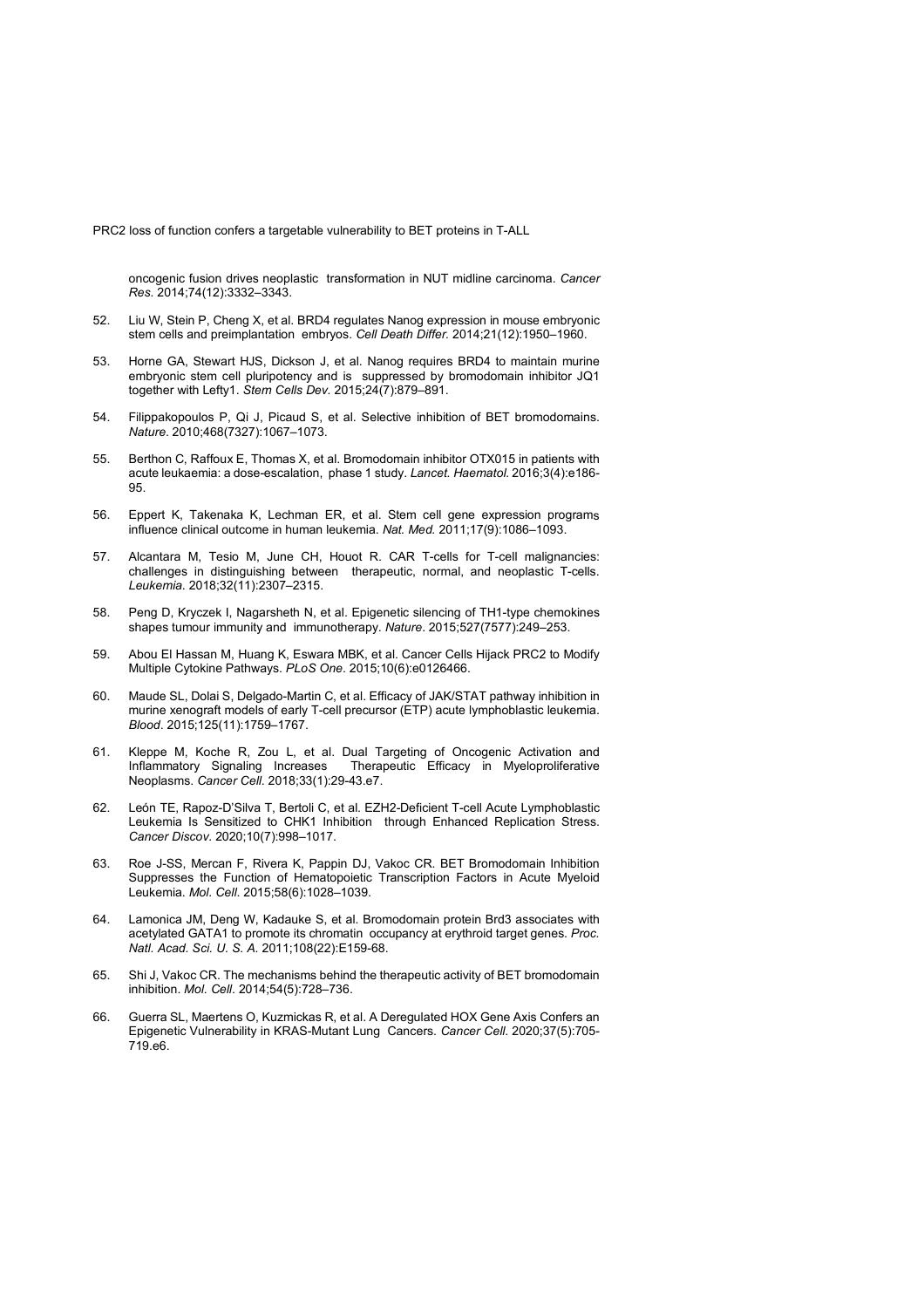- 67. Andrieu G, Tran AHAH, Strissel KJKJ, Denis GVGV. BRD4 Regulates Breast Cancer Dissemination through. 2016;76(22):6555—6567.
- 68. Delmore JE, Issa GC, Lemieux ME, et al. BET Bromodomain Inhibition as a Therapeutic Strategy to Target c-Myc. *Cell*. 2011;146(6):904–917.
- 69. Bagratuni T, Mavrianou N, Gavalas NG, et al. JQ1 inhibits tumour growth in combination with cisplatin and suppresses JAK/STAT signalling pathway in ovarian cancer. *Eur. J. Cancer*. 2020;126:125–135.
- 70. Brown JD, Lin CY, Duan Q, et al. Nf-kb directs dynamic super enhancer formation in inflammation and atherogenesis. *Mol. Cell*. 2014;56(2):219–231.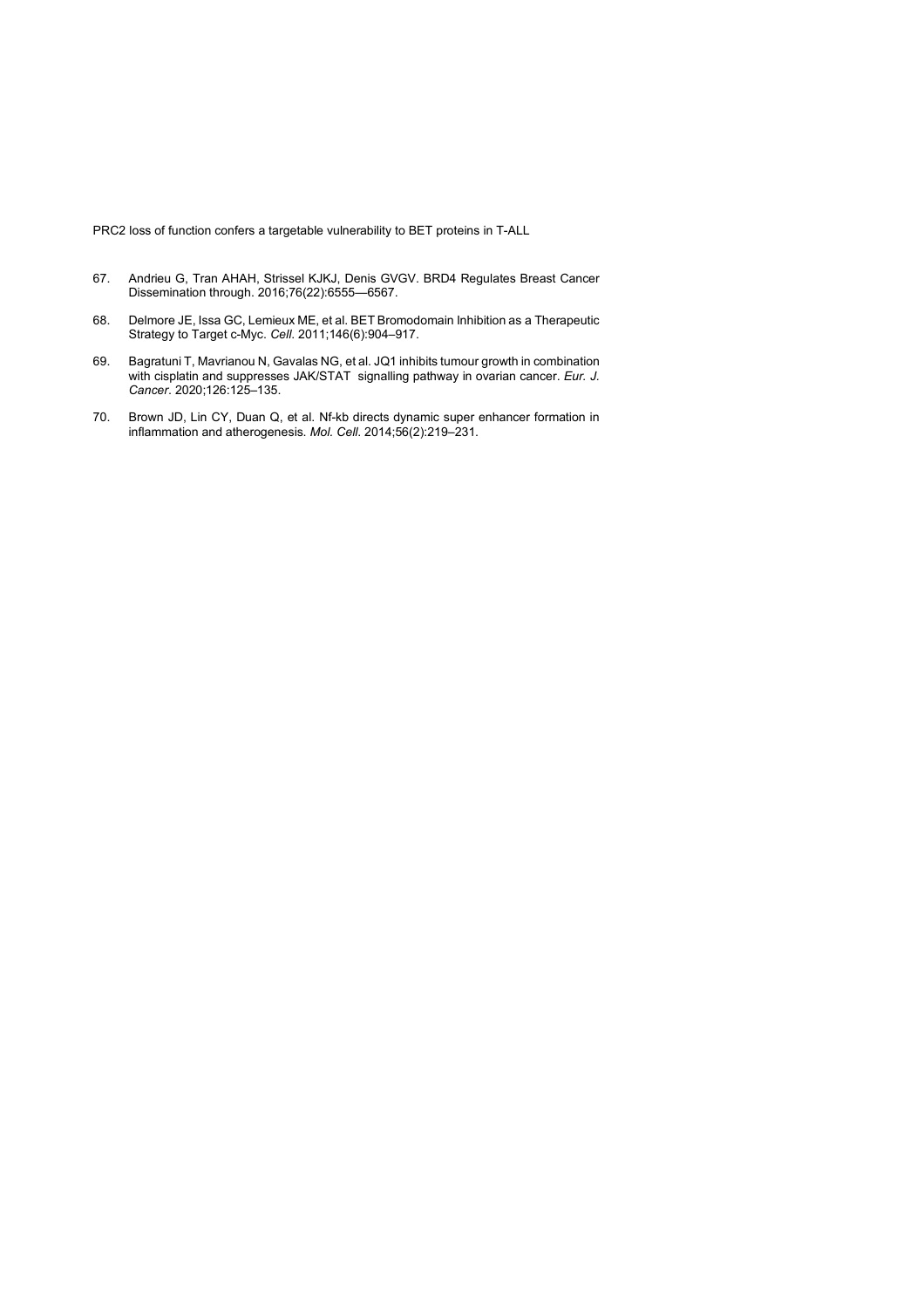## **Figure Legends**

### **Figure 1 - Incidence of PRC2 alterations in the GRAALL-2003-2005 studies**

A) The Upset plot indicates the incidence of events observed for each PRC2 gene and the different co-occurrences. The right panel indicates the type of genetic alterations and their frequencies. B) Lollipop plots indicating the observed mutations for each PRC2 gene and their consequences. C) The violet bars map the observed chromosomal deletions involving the PRC2 genes in the GRAALL-2003-2005 studies.

### **Figure 2 - The oncogenetic landscape of PRC2-altered T-ALL**

A) Oncoplot depicting the genetic anomalies observed in PCR2 WT or altered T-ALL cases of the GRAALL-2003-2005 studies. For each case, their immunophenotype, the presence of defining alteration and their relapse risk classifier are indicated. The ETP classification is separate from the other immunophenotypes. Therefore, some T-ALL cases are both considered as ETP and immature or  $\alpha\beta$  in the analyses. Genes are classified by functional groups. The right panel indicates the overall frequency of alterations per gene in PRC2 WT or ALT patients. Statistical differences were compared by Fisher tests. B) Bar graphs showing the significant association between PRC2 status and the maturation arrest stage. Annotations indicate the incidence of each maturation arrest stage among the entire cohort. The  $\gamma\delta$  stage is omitted as no significant difference is observed in this subgroup. PRC2 WT ETP cases are also considered as immature for 13/135 and  $\alpha\beta$  for 2/135 cases. For PRC2-altered, ETP cases count as immature in 18/50 and  $\alpha$ B in 2/50. C) Bar graphs displaying significant association between PRC2 status and the defining T-ALL genetic events. Annotations indicate the incidence of each event among the entire cohort. The exact p-values from Fisher tests are indicated.

#### **Figure 3 - Clinical impact of PRC2 alterations in the GRAALL-2003-2005 studies**

A-B) Overall survival (A) and cumulative incidence of relapse (B) in the GRAALL-2003-2005 studies. Red curves represent the PRC2-altered T-ALL, and blue curves the WT patients.

### **Figure 4 - PRC2 loss of function elicits the reactivation of hematopoietic transcription programs**

A) Volcano plot analysis of differentially expressed genes in PRC2-altered (n=14) *versus* PRC2 WT T-ALL (n=33).

B) Heatmap representing the unsupervised hierarchical clustering of 47 T-ALL primary samples based on the expression of 1,252 differentially expressed genes in PRC2-altered T-ALL (n=14) *vs* WT samples (n=33). The PRC2 status (P), the immunophenotype (I) and the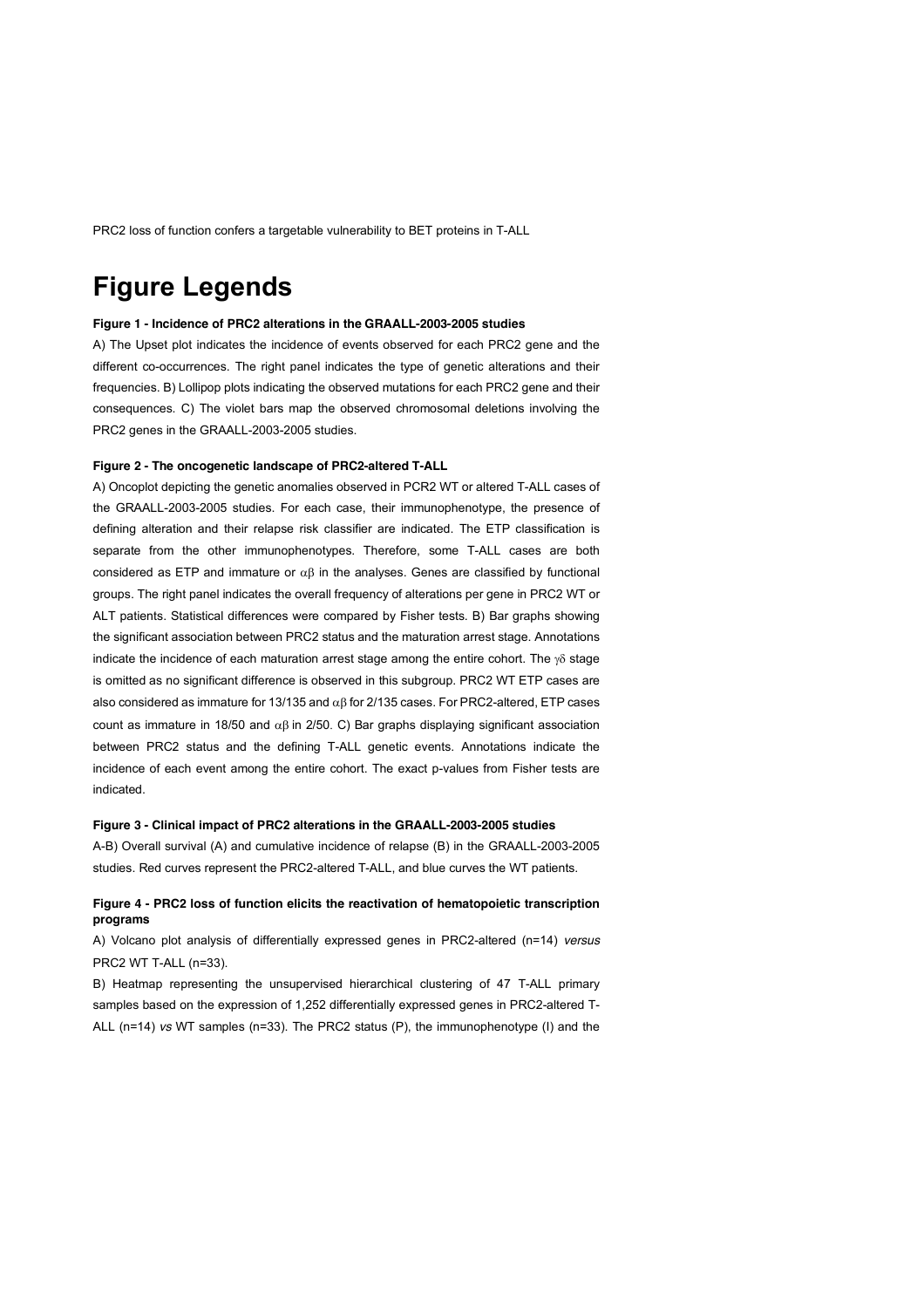molecular subgroup (M) of each primary sample is indicated. Dendrograms indicate clusters of patients.

C) Bar graphs of GSEA results representing gene sets enrichments in PRC2 WT or altered T-ALL.

D) Bubble plots depicting enrichment in genes associated with epigenetic marks (upper panel) and transcription regulators (lower panel).

E) Heatmap indicative of PROGENy pathway perturbation scores for each sample computed on RNA-seq data. The bottom bar plots indicate the mean score for each pathway and their significative enrichment in PRC2 WT or altered T-ALL.

#### **Figure 5 - PRC2 loss of function reshapes the epigenetic landscape of T-ALL**

A) Upper panel: distribution of H3K27me3 signal in 5-kb regions around the TSS; lower panel: heatmap representing the same distribution.

B) Upper panel: distribution of H3K27ac signal in 5-kb regions around the TSS; lower panel: heatmap representing the same distribution.

C) Global H3K27me3 and H3K27ac ChIP-seq intensities in PRC2 WT or PRC2 ALT primary T-ALL samples.

D) Venn diagram illustrating the overlap between genes with significantly gained H3K27ac and reduced H3K27me3 signal at their promoter in PRC2 ALT T-ALL samples.

E) Bubble plot indicating the enrichment in transcription factors and regulators signatures among the 187-gene set from E.

F) Log2 fold change in occupancy of H3K27ac at 86,453 individual consensus peaks in T-ALL. The peaks are ranked in order of increasing log2 fold change.

G) Global H3K27me3 and H3K27ac ChIP-seq intensities in PRC2 WT primary T-ALL samples upon control or GSK343 3  $\mu$ M treatment.

H) Venn diagram illustrating the overlap between genes with significantly enriched H3K27ac signal in PRC2 ALT T-ALL and genes significantly gaining H3K27ac signal in PRC2 WT T-ALL upon GSK343.

I) Bar plot indicating the enrichment in transcription factors signatures among the 150-gene set from H.

### **Figure 6 - PRC2 loss of function sensitizes to BET protein inhibition**

A) Viability of T-ALL PDX measured after 3 days of treatment with JQ1 at the indicated doses. Means and SEM are plotted (WT n=21, Altered n=12).

B) Bar graph of the computed JQ1 IC<sub>50</sub> for each PDX. Means and SEM are plotted. Each dot represents a replicate (WT n=21, Altered n=12).